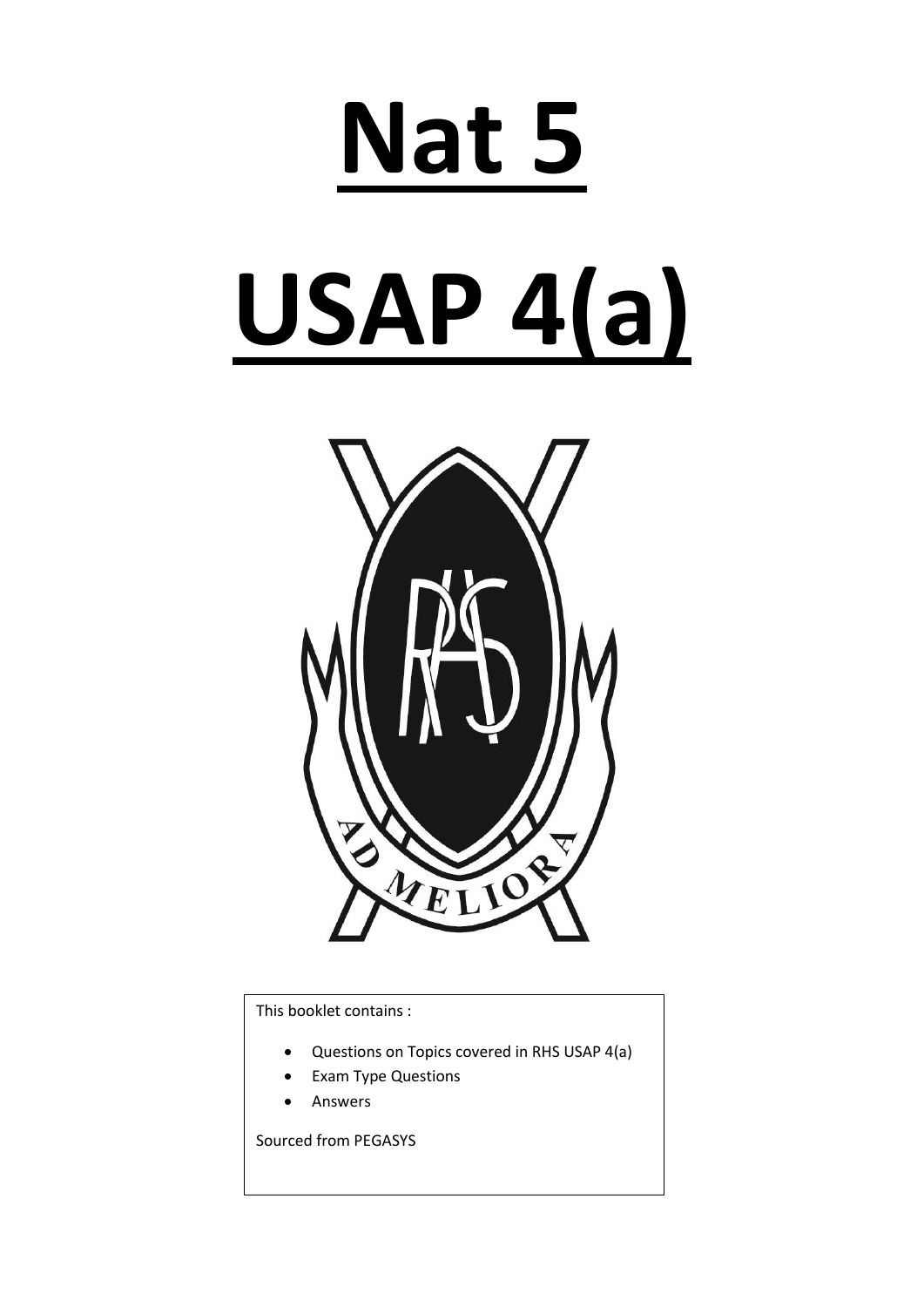## **USAP 4(a)**

- **EF 1.1 Working with surds** 
	- **Simplification**
	- **Rationalising denominators**
- **EF 1.2 Simplifying expressions**
	- **Multiplication and division using positive and negative indices including fractions**
	- **Calculations using Scientific Notation**
- **REL 4.1 Working with trigonometric functions**
	- **Basic curves**
	- **Scaling amplitude**
	- **Vertical translation**
	- **Multiple and phase angles**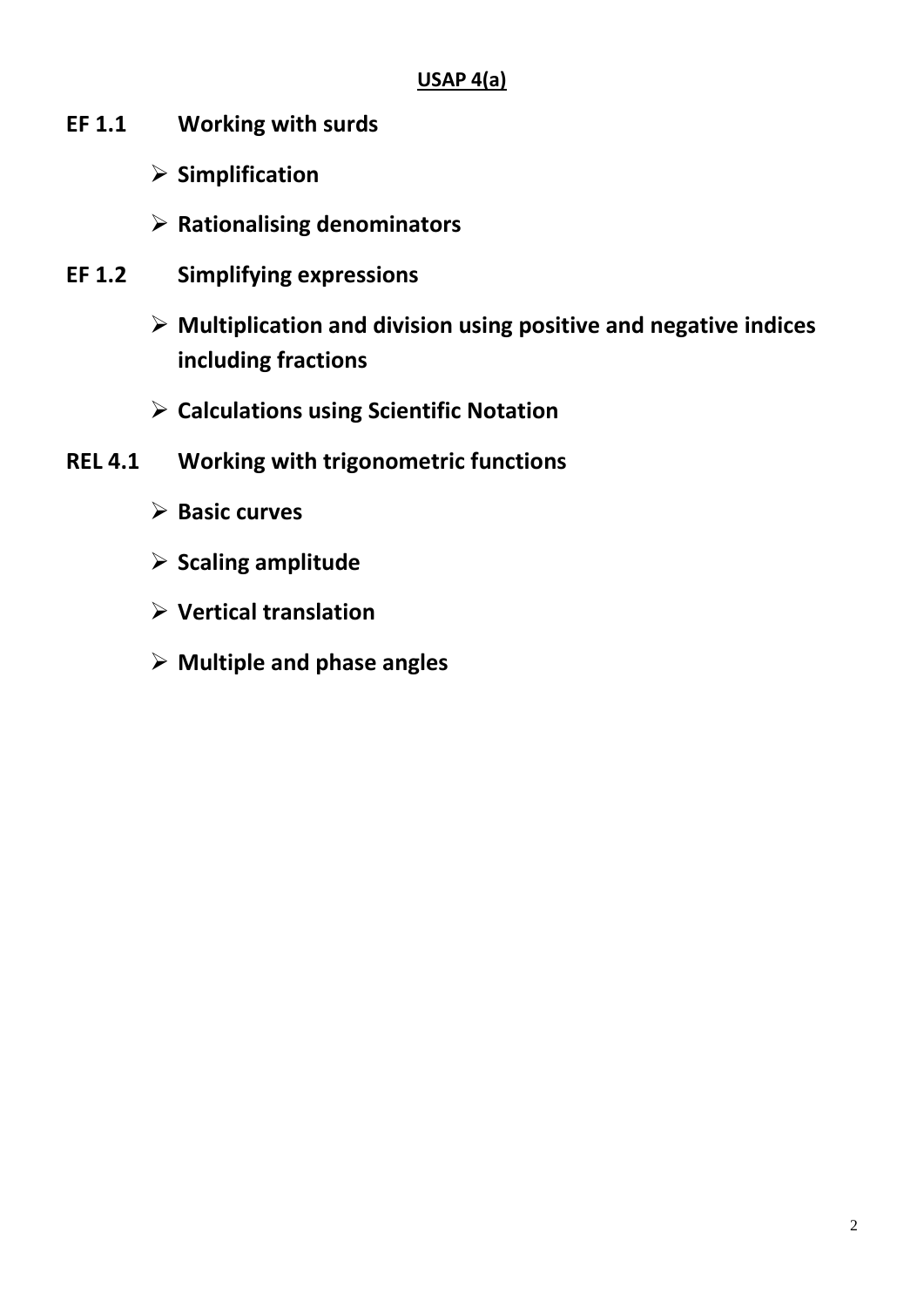# **EF 1.1WORKING with SURDS**

| 1. |                                                     |  |  |  |  |
|----|-----------------------------------------------------|--|--|--|--|
|    | Express each of the following in its simplest form: |  |  |  |  |

|    | (a)       | $\sqrt{8}$            | (b)                                    | $\sqrt{12}$ (c) $\sqrt{50}$   |                                          |                                                     | (d) | $\sqrt{20}$      | (e)                        | $\sqrt{24}$               | (f)                                 | $\sqrt{108}$ |
|----|-----------|-----------------------|----------------------------------------|-------------------------------|------------------------------------------|-----------------------------------------------------|-----|------------------|----------------------------|---------------------------|-------------------------------------|--------------|
|    | (g)       | $\sqrt{60}$           | (h)                                    | $\sqrt{72}$                   | (i)                                      | $\sqrt{300}$                                        | (j) | $\sqrt{27}$      | $\left( \mathbf{k}\right)$ | $\sqrt{96}$               | $\mathbf{I}$                        | $\sqrt{48}$  |
|    | (m)       | $\sqrt{45}$           | (n)                                    | $\sqrt{98}$                   | $\boldsymbol{\left( \mathbf{0}\right) }$ | $\sqrt{90}$                                         | (p) | $\sqrt{18}$      | (q)                        | $\sqrt{28}$               | (r)                                 | $\sqrt{80}$  |
|    | (s)       | $\sqrt{32}$           | (t)                                    | $\sqrt{160}$ (u) $\sqrt{150}$ |                                          |                                                     | (v) | $\sqrt{44}$      | (w)                        | $\sqrt{63}$               | $(\mathbf{x})$                      | $\sqrt{175}$ |
|    |           |                       |                                        |                               |                                          |                                                     |     |                  |                            |                           |                                     |              |
| 2. | Simplify: |                       |                                        |                               |                                          |                                                     |     |                  |                            |                           |                                     |              |
|    | (a)       | $5\sqrt{8}$           | (b)                                    | $3\sqrt{32}$ (c)              |                                          | $5\sqrt{40}$ (d)                                    |     | $2\sqrt{12}$ (e) |                            | $4\sqrt{18}$ (f)          |                                     | $3\sqrt{24}$ |
|    | (g)       | $3\sqrt{27}$          | (h)                                    | $10\sqrt{48}$ (i)             |                                          | $2\sqrt{108}$ (j)                                   |     | $3\sqrt{45}$ (k) |                            | $2\sqrt{63}$ (1)          |                                     | $4\sqrt{20}$ |
|    |           |                       |                                        |                               |                                          |                                                     |     |                  |                            |                           |                                     |              |
| 3. |           |                       |                                        |                               |                                          | Express each of the following in its simplest form: |     |                  |                            |                           |                                     |              |
|    | (a)       | $5\sqrt{2}+3\sqrt{2}$ |                                        |                               | (b)                                      | $3\sqrt{7} - \sqrt{7}$                              |     |                  | (c)                        |                           | $4\sqrt{3} + 2\sqrt{3} - 3\sqrt{3}$ |              |
|    | (d)       |                       | $5\sqrt{6}$ – $2\sqrt{6}$ + $\sqrt{6}$ |                               | (e)                                      | $4\sqrt{3} + 5\sqrt{3}$                             |     |                  | (f)                        | $8\sqrt{6}$ – $2\sqrt{6}$ |                                     |              |

**(g)**  $\sqrt{2} + 2\sqrt{2}$  **(h)**  $3\sqrt{7} - 9\sqrt{7}$  **(i)**  $5\sqrt{10} - 5\sqrt{10}$ (j)  $\sqrt{5} + 5\sqrt{5} - 3\sqrt{5}$  (k)  $2\sqrt{3} + \sqrt{3} - 5\sqrt{3}$  (l)  $5\sqrt{11} + 7\sqrt{11} - \sqrt{11}$ 

## **4.** Express each of the following in its simplest form:

|     | (a) $\sqrt{12} + \sqrt{27}$           |              | ( <b>b</b> ) $\sqrt{32} - \sqrt{8}$                                            |     | (c). $\sqrt{72} - \sqrt{50}$            |
|-----|---------------------------------------|--------------|--------------------------------------------------------------------------------|-----|-----------------------------------------|
| (d) | $\sqrt{2} + \sqrt{98}$                | (e)          | $\sqrt{80} + \sqrt{20}$                                                        | (f) | $\sqrt{24} + \sqrt{54}$                 |
|     | (g) $\sqrt{180} - \sqrt{45}$          |              | ( <b>h</b> ) $\sqrt{1000} - \sqrt{90}$                                         |     | (i) $\sqrt{50} - \sqrt{8}$              |
|     | (i) $\sqrt{3} - \sqrt{12}$            |              | (k) $\sqrt{75} + \sqrt{108} - \sqrt{3}$ (l) $\sqrt{5} + \sqrt{20} + \sqrt{80}$ |     |                                         |
|     | ( <b>m</b> ) $\sqrt{108} + \sqrt{12}$ |              | (n) $\sqrt{32} - \sqrt{8}$                                                     |     | ( <b>o</b> ) $\sqrt{72} - \sqrt{50}$    |
|     | ( <b>p</b> ) $\sqrt{2} + \sqrt{98}$   | $\mathbf{q}$ | $\sqrt{80} + \sqrt{20}$                                                        |     | (r) $\sqrt{24} + \sqrt{54}$             |
|     | (s) $\sqrt{8} + 5\sqrt{2}$            |              | ( <b>t</b> ) $3\sqrt{12} + \sqrt{27}$                                          |     | (u) $3\sqrt{2} + 2\sqrt{8} - \sqrt{18}$ |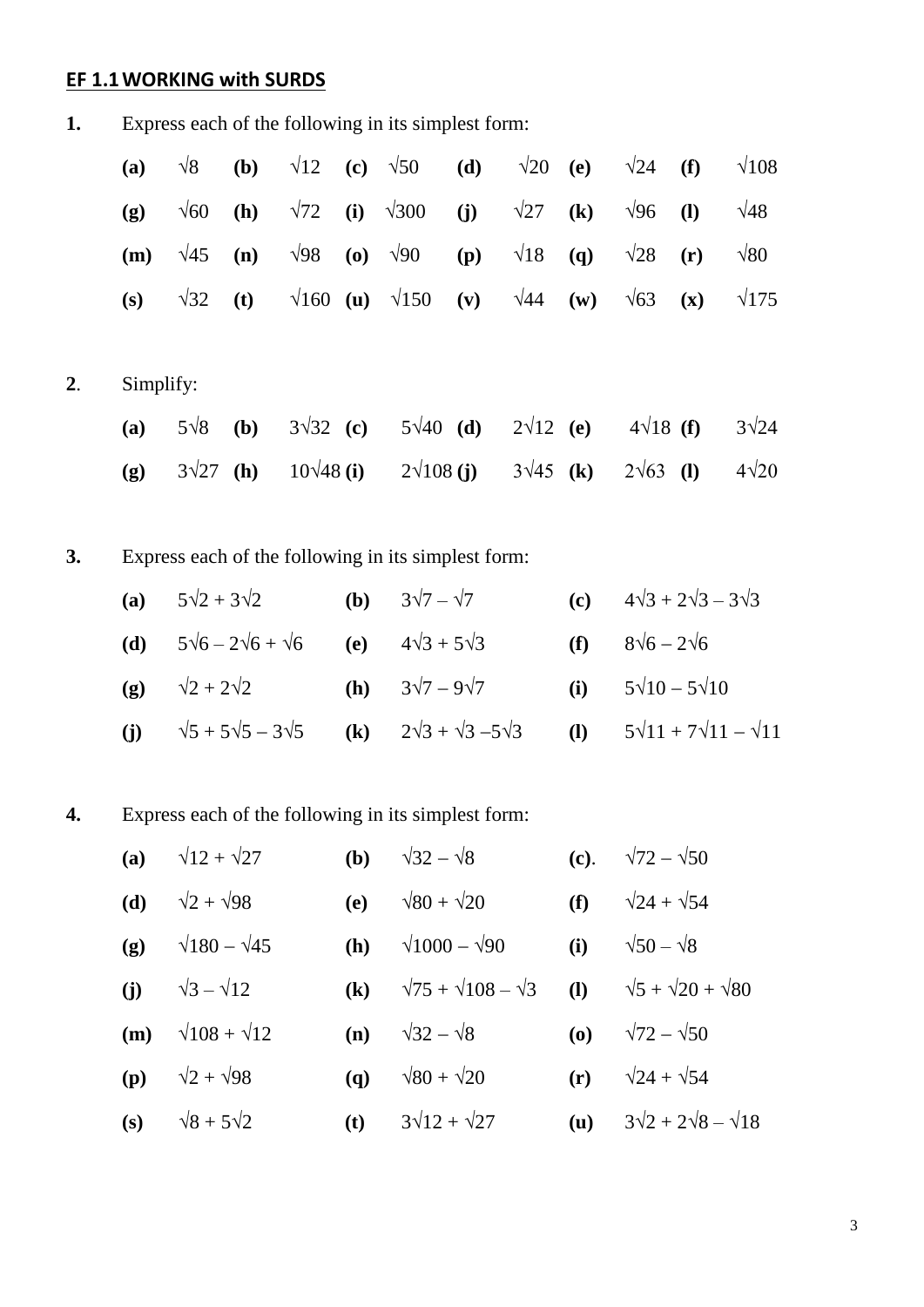**5.** Simplify:

|    | (a) | $\sqrt{5} \times \sqrt{5}$  |     | (b)                          | $\sqrt{2} \times \sqrt{2}$  |     | (c)                                      | $\sqrt{11} \times \sqrt{11}$ |                              |
|----|-----|-----------------------------|-----|------------------------------|-----------------------------|-----|------------------------------------------|------------------------------|------------------------------|
|    | (d) | $\sqrt{a} \times \sqrt{a}$  |     | (e)                          | $\sqrt{6} \times \sqrt{6}$  |     | (f)                                      | $\sqrt{c} \times \sqrt{c}$   |                              |
|    | (g) | $\sqrt{k} \times \sqrt{k}$  |     | (h)                          | $\sqrt{3} \times \sqrt{6}$  |     | (i)                                      | $\sqrt{8} \times \sqrt{2}$   |                              |
|    | (j) | $\sqrt{6} \times \sqrt{2}$  |     | $\left( \mathbf{k}\right)$   | $\sqrt{3} \times \sqrt{5}$  |     | $\mathbf{I}$                             | $\sqrt{x} \times \sqrt{y}$   |                              |
|    | (m) | $\sqrt{2} \times \sqrt{8}$  |     | (n)                          | $\sqrt{12} \times \sqrt{3}$ |     | $\boldsymbol{\left( \mathbf{0} \right)}$ | $\sqrt{5} \times \sqrt{20}$  |                              |
|    | (p) | $\sqrt{2} \times \sqrt{32}$ |     | (q)                          | $\sqrt{a} \times \sqrt{b}$  |     | (r)                                      | $\sqrt{10} \times \sqrt{x}$  |                              |
|    | (s) | $\sqrt{p} \times \sqrt{q}$  |     | (t)                          | $\sqrt{k} \times \sqrt{6}$  |     | (u)                                      | $\sqrt{2} \times \sqrt{10}$  |                              |
|    | (v) | $\sqrt{24} \times \sqrt{3}$ |     | $(\mathbf{w})$               | $\sqrt{5} \times \sqrt{10}$ |     | $(\mathbf{x})$                           | $\sqrt{6} \times \sqrt{12}$  |                              |
|    | (y) | $\sqrt{20} \times \sqrt{3}$ |     | (z)                          | $\sqrt{4} \times \sqrt{8}$  |     |                                          |                              |                              |
|    |     |                             |     |                              |                             |     |                                          |                              |                              |
| 6. | (a) | $3\sqrt{2} \times \sqrt{2}$ | (b) | $2\sqrt{5} \times 3\sqrt{5}$ |                             | (c) | $3\sqrt{2} \times 2\sqrt{7}$             | (d)                          | $4\sqrt{3} \times 2\sqrt{3}$ |

**(e)**  $\sqrt{5} \times 3\sqrt{2}$  **(f)**  $2\sqrt{6} \times 3\sqrt{3}$  **(g)**  $8\sqrt{2} \times \sqrt{12}$  **(h)**  $5\sqrt{3} \times 3\sqrt{5}$ 

**7.** Simplify:

(a) 
$$
\frac{\sqrt{8}}{\sqrt{2}}
$$
 (b)  $\frac{\sqrt{27}}{\sqrt{12}}$  (c)  $\frac{\sqrt{2}}{\sqrt{32}}$  (d)  $\frac{\sqrt{3}}{\sqrt{27}}$   
\n(e)  $\frac{\sqrt{20}}{\sqrt{5}}$  (f)  $\frac{\sqrt{12}}{\sqrt{48}}$  (g)  $\frac{\sqrt{54}}{\sqrt{24}}$  (h)  $\frac{\sqrt{175}}{\sqrt{63}}$   
\n(i)  $\frac{\sqrt{18}}{\sqrt{72}}$  (j)  $\frac{\sqrt{6}}{\sqrt{54}}$  (k)  $\frac{\sqrt{288}}{\sqrt{8}}$  (l)  $\frac{\sqrt{1000}}{\sqrt{90}}$   
\n(m)  $\frac{\sqrt{48}}{\sqrt{6}}$  (n)  $\frac{\sqrt{3}}{\sqrt{24}}$  (o)  $\frac{\sqrt{98}}{\sqrt{7}}$  (p)  $\frac{\sqrt{50}}{\sqrt{250}}$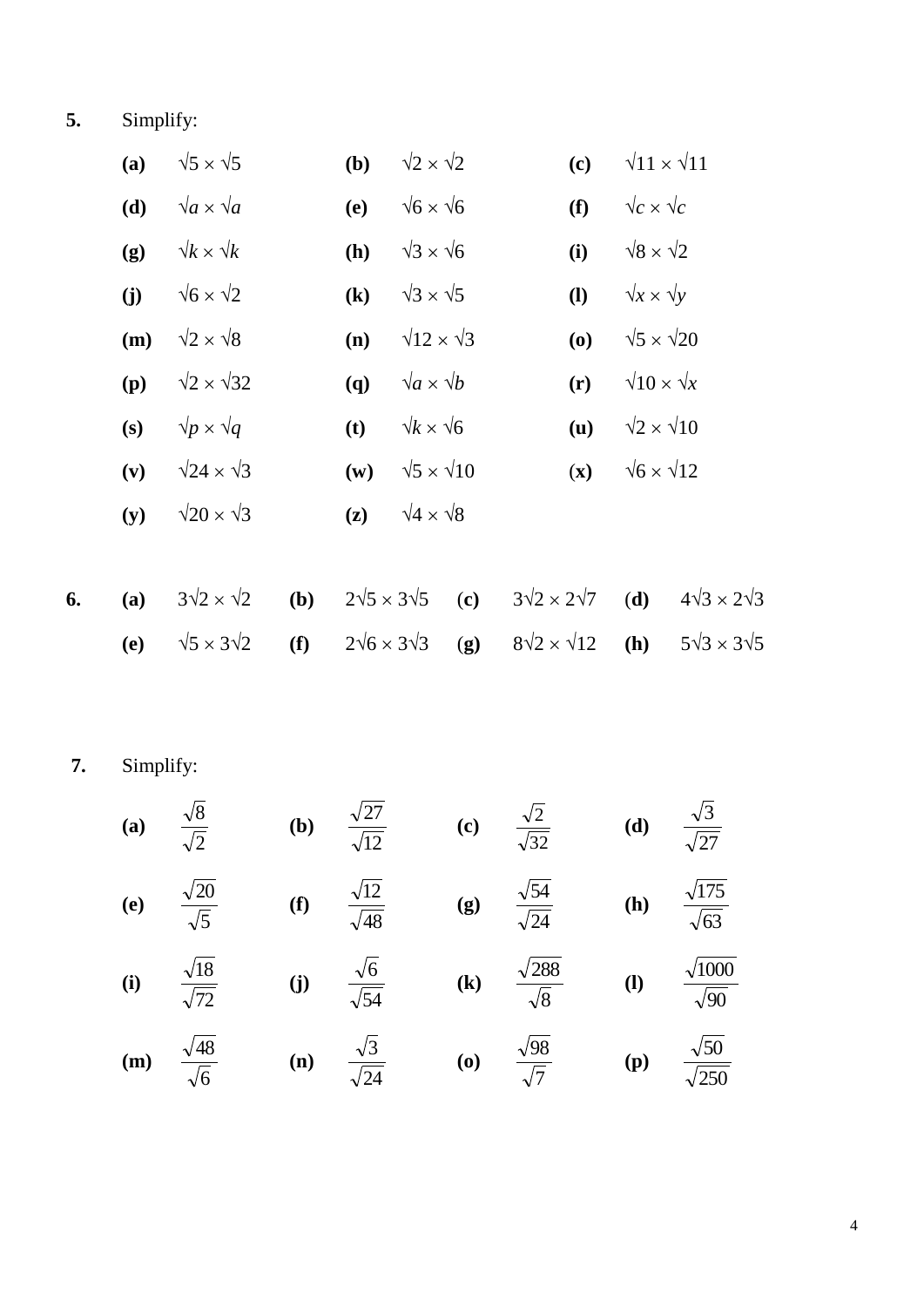**8.** Expand and simplify:

| (a) | $\sqrt{2}(1-\sqrt{2})$         | ( <b>b</b> )               | $\sqrt{3}(\sqrt{3}+1)$          | (c)        | $\sqrt{5}(\sqrt{5}-1)$                 |
|-----|--------------------------------|----------------------------|---------------------------------|------------|----------------------------------------|
| (d) | $\sqrt{2(5 + \sqrt{2})}$       | (e)                        | $\sqrt{2(3 + \sqrt{6})}$        | (f)        | $2\sqrt{3}(\sqrt{8}+1)$                |
| (g) | $\sqrt{3}(\sqrt{6}-2\sqrt{8})$ | (h)                        | $\sqrt{5}(\sqrt{5}+2)$          | (i)        | $4\sqrt{6}(2\sqrt{6}-\sqrt{8})$        |
| (i) | $\sqrt{8}(\sqrt{2}+4)$         | $\left( \mathbf{k}\right)$ | $2\sqrt{12}(\sqrt{3}+\sqrt{6})$ |            | (1) $\sqrt{5}(\sqrt{200} + \sqrt{50})$ |
| (m) | $\sqrt{3}(\sqrt{2}+1)$         | (n)                        | $\sqrt{2}(\sqrt{8}+\sqrt{2})$   | <b>(0)</b> | $\sqrt{3}(\sqrt{2}+\sqrt{6})$          |
| (p) | $\sqrt{5(3-\sqrt{5})}$         |                            |                                 |            |                                        |

**9.** Expand and simplify where possible:

| (a) $(\sqrt{2}+3)(\sqrt{2}-1)$              | <b>(b)</b> $(\sqrt{5} + 1)(2\sqrt{5} - 4)$ <b>(c)</b> $(2\sqrt{2} + 3)(\sqrt{2} + 4)$ |                                                                                                     |
|---------------------------------------------|---------------------------------------------------------------------------------------|-----------------------------------------------------------------------------------------------------|
| ( <b>d</b> ) $(\sqrt{3} + 1)(\sqrt{3} - 1)$ |                                                                                       | (e) $(2 + \sqrt{5})(2 - \sqrt{5})$ (f) $(\sqrt{3} + \sqrt{2})(\sqrt{3} - \sqrt{2})$                 |
| (g) $(\sqrt{2}-4)(3\sqrt{2}-1)$             |                                                                                       | <b>(h)</b> $(\sqrt{8} + 2)(\sqrt{8} + 1)$ <b>(i)</b> $(2\sqrt{3} + \sqrt{2})(\sqrt{3} + 3\sqrt{2})$ |
| (j) $(\sqrt{2}+3)^2$                        | (k) $(\sqrt{2} + \sqrt{3})^2$ (l) $(2\sqrt{3} - 1)^2$                                 |                                                                                                     |
| ( <b>m</b> ) $(2\sqrt{7} - \sqrt{2})^2$     | ( <b>n</b> ) $(5-2\sqrt{3})^2$                                                        | (o) $(\sqrt{3} + \sqrt{5})(\sqrt{3} - \sqrt{5})$                                                    |
| ( <b>p</b> ) $(\sqrt{7} + 1)^2$             | ( <b>q</b> ) $(\sqrt{6} + \sqrt{2})^2$                                                | (r) $(\sqrt{2} + \sqrt{3})(\sqrt{2} - \sqrt{3})$                                                    |

**10.** Express each of the following with a *rational denominator* and simplify where possible:

| (a) $\frac{1}{\sqrt{2}}$ |                       | <b>(b)</b> $\frac{1}{\sqrt{3}}$    | (c) $\frac{1}{\sqrt{5}}$ | ( <b>d</b> ) $\frac{6}{\sqrt{3}}$ |  |
|--------------------------|-----------------------|------------------------------------|--------------------------|-----------------------------------|--|
| (e)                      | $rac{10}{\sqrt{5}}$   | (f) $\frac{2}{\sqrt{3}}$           | (g) $\frac{3}{\sqrt{5}}$ | <b>(h)</b> $\frac{20}{\sqrt{2}}$  |  |
| (i) $\frac{2}{\sqrt{2}}$ |                       | (j) $\frac{12}{\sqrt{3}}$          | (k) $\frac{3}{\sqrt{6}}$ | (1) $\frac{4}{\sqrt{5}}$          |  |
| (m)                      | $\frac{10}{\sqrt{2}}$ | ( <b>n</b> ) $\frac{35}{\sqrt{7}}$ |                          |                                   |  |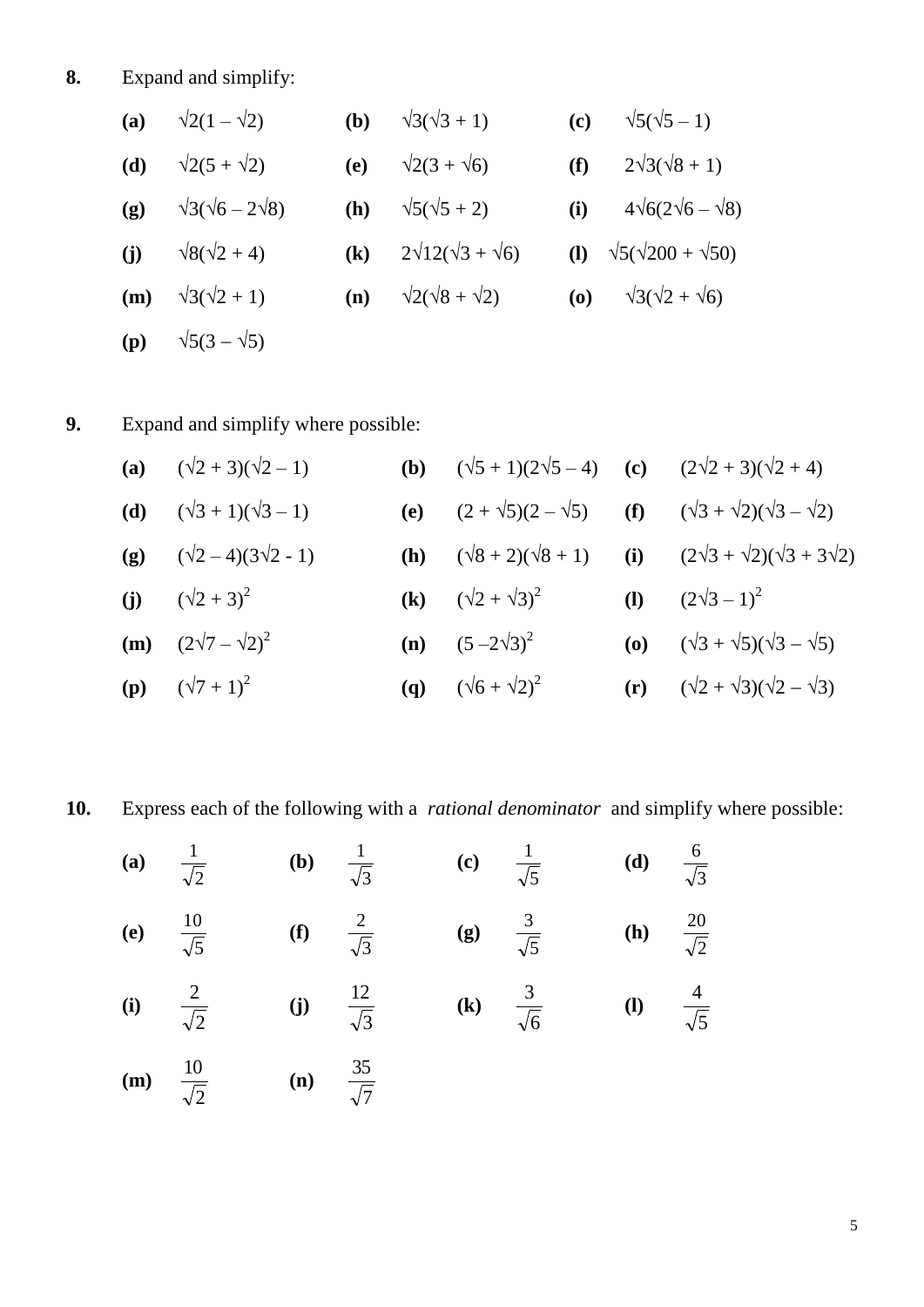**11.** Express each of the following with a *rational denominator* and simplify where possible:

(a) 
$$
\frac{1}{2\sqrt{5}}
$$
 (b)  $\frac{4}{5\sqrt{2}}$  (c)  $\frac{3}{3\sqrt{2}}$  (d)  $\frac{12}{5\sqrt{6}}$ 

(e) 
$$
\frac{8}{3\sqrt{2}}
$$
 (f)  $\frac{20}{7\sqrt{5}}$  (g)  $\frac{50}{3\sqrt{10}}$  (h)  $\frac{10}{3\sqrt{2}}$ 

. Express each of the following in its simplest form with a rational denominator.

(a) 
$$
\frac{\sqrt{3}}{\sqrt{2}}
$$
 (b)  $\frac{\sqrt{2}}{\sqrt{5}}$  (c)  $\frac{\sqrt{8}}{\sqrt{2}}$  (d)  $\frac{\sqrt{18}}{\sqrt{3}}$   
\n(e)  $\frac{\sqrt{5}}{\sqrt{20}}$  (f)  $\frac{\sqrt{2}}{\sqrt{12}}$  (g)  $\frac{\sqrt{15}}{\sqrt{5}}$  (h)  $\frac{\sqrt{8}}{\sqrt{6}}$   
\n(i)  $\frac{\sqrt{5}}{\sqrt{2}}$  (j)  $\frac{\sqrt{11}}{\sqrt{2}}$  (k)  $\frac{\sqrt{7}}{\sqrt{3}}$  (l)  $\frac{\sqrt{13}}{\sqrt{5}}$   
\n(m)  $\frac{\sqrt{8}}{3\sqrt{2}}$  (n)  $\frac{2\sqrt{3}}{3\sqrt{2}}$  (o)  $\frac{5\sqrt{3}}{3\sqrt{5}}$  (p)  $\frac{4\sqrt{5}}{5\sqrt{3}}$ 

(q) 
$$
\frac{\sqrt{6}}{\sqrt{18}}
$$
 (r)  $\frac{\sqrt{50}}{\sqrt{10}}$  (s)  $\sqrt{\frac{3}{12}}$  (l)  $\sqrt{\frac{5}{2}}$ 

**13.** Express each of the following with a *rational denominator* and simplify where possible:

 $\overline{\sqrt{45}}$ 

(a) 
$$
\frac{1}{\sqrt{50}}
$$
 (b)  $\frac{18}{\sqrt{27}}$  (c)  $\frac{5}{\sqrt{50}}$  (d)  $\frac{3}{\sqrt{20}}$   
\n(e)  $\frac{6}{\sqrt{18}}$  (f)  $\frac{2}{\sqrt{8}}$  (g)  $\frac{10}{\sqrt{12}}$  (h)  $\frac{3}{\sqrt{50}}$   
\n(i)  $\frac{4}{\sqrt{32}}$  (j)  $\frac{2\sqrt{3}}{\sqrt{54}}$  (k)  $\frac{3\sqrt{2}}{\sqrt{24}}$  (l)  $\frac{2\sqrt{5}}{\sqrt{45}}$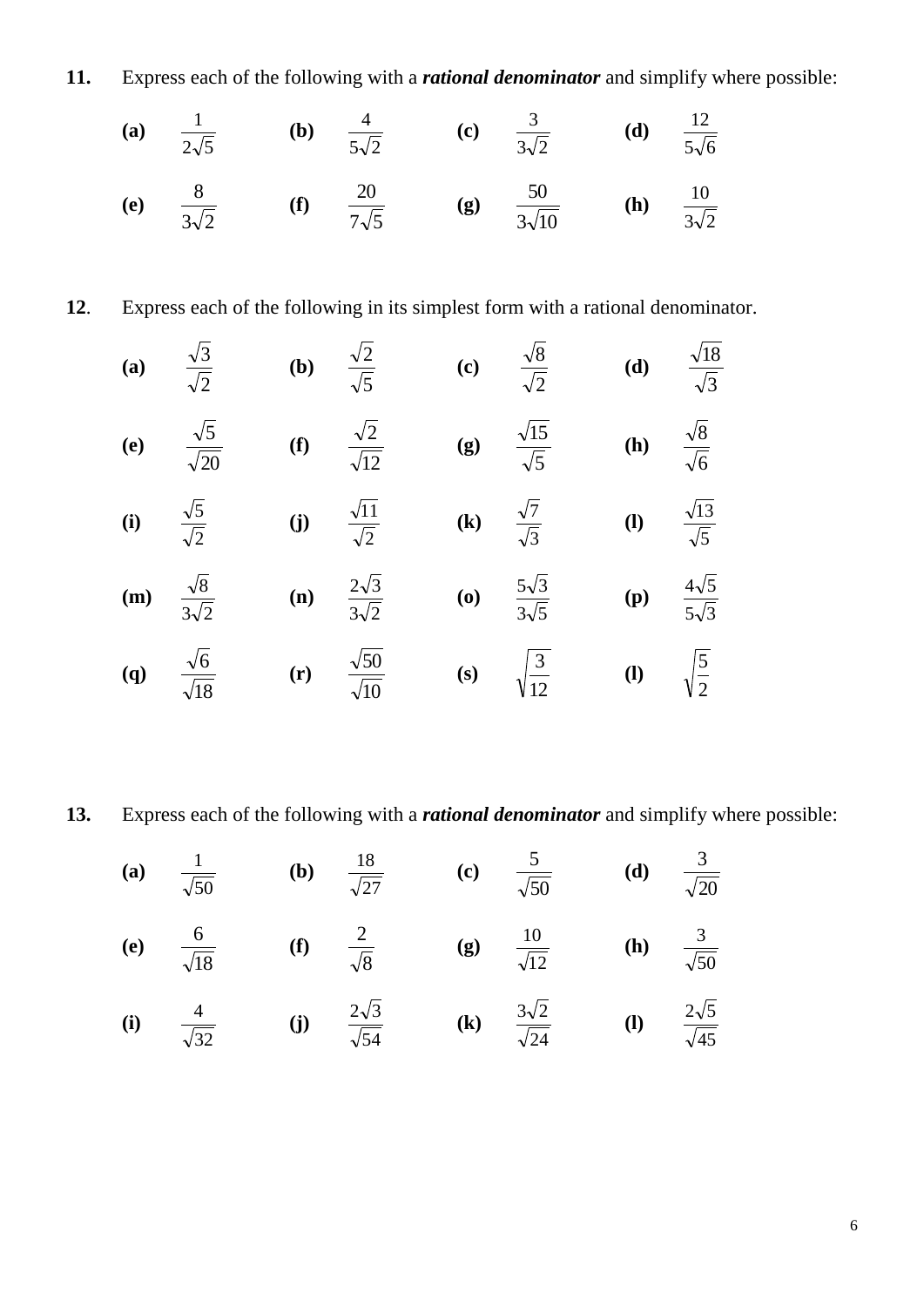**14.** Rationalise the denominator, in each fraction, using the appropriate conjugate surd.

(a) 
$$
\frac{1}{\sqrt{2}-1}
$$
 (b)  $\frac{1}{\sqrt{5}+1}$  (c)  $\frac{12}{2-\sqrt{3}}$  (d)  $\frac{1}{1-\sqrt{2}}$   
\n(e)  $\frac{1}{1+\sqrt{3}}$  (f)  $\frac{3}{\sqrt{5}-1}$  (g)  $\frac{2}{\sqrt{2}+2}$  (h)  $\frac{3}{2-\sqrt{6}}$   
\n(i)  $\frac{5}{3+\sqrt{2}}$  (j)  $\frac{4}{1+\sqrt{3}}$  (k)  $\frac{1}{\sqrt{7}-2}$  (l)  $\frac{1}{\sqrt{3}-\sqrt{2}}$   
\n(m)  $\frac{6}{\sqrt{5}-\sqrt{5}}$  (n)  $\frac{12}{\sqrt{5}-\sqrt{5}}$  (o)  $\frac{3}{\sqrt{5}-\sqrt{5}}$  (p)  $\frac{14}{\sqrt{5}-\sqrt{5}}$ 

 $5 + \sqrt{6}$ 

 $9 - \sqrt{2}$ 

 $\overline{a}$ 

 $\overline{+}$ 

 $10 - \sqrt{2}$ 

-

 $3 + \sqrt{2}$ 

 $\ddot{}$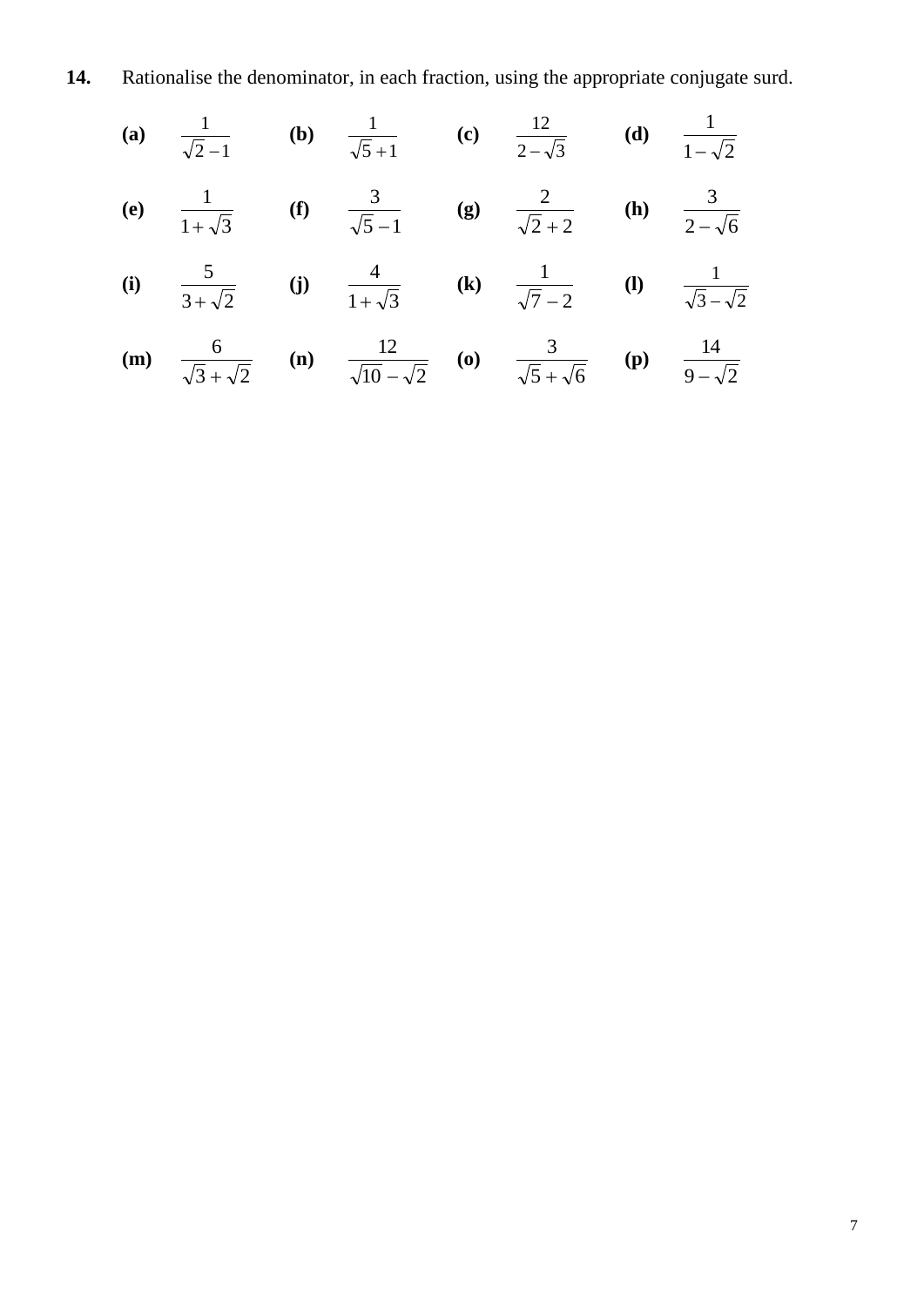#### **SURDS PROBLEMS**

**1.** A right angled triangle has sides *a*, *b* and *c* as shown. For each case below calculate the length of the third side, expressing your answer as a surd in its simplest form.



(a) Find *a* if  $b = 6$  and  $c = 3$ . (b) Find *c* if  $a = 2$  and  $b = 1$ .

(c) Find *c* if  $a = 18$  and  $b = 12$  (d) Find *b* if  $a = 2\sqrt{8}$  and  $c = 2\sqrt{6}$ .

2. Given that 
$$
x = 1 + \sqrt{2}
$$
 and  $y = 1 - \sqrt{2}$ , simplify:  
\n(a)  $5x + 5y$  (b)  $2xy$  (c)  $x^2 + y^2$  (d)  $(x + y)(x - y)$ 

3. Given that 
$$
p = \sqrt{5} + \sqrt{3}
$$
 and  $q = \sqrt{5} - \sqrt{3}$ , simplify:

**(a)**  $2p - 2q$  **(b)**  $4pq$  $2 - q^2$ 

- **4.** A rectangle has sides measuring  $(2 + \sqrt{2})$  cm and  $(2 \sqrt{2})$  cm. Calculate the exact value of **(a)** its area **(b)** the length of a diagonal.
- **5.** A curve has as its equation  $y = 2 + \frac{1}{2}x^2$ 2  $y = 2 + \frac{1}{2}x^2$ .
	- (a) If the point  $P(\sqrt{2}, k)$  lies on this curve find the exact value of *k*.
	- **(b)** Find the exact length of OP where O is the origin.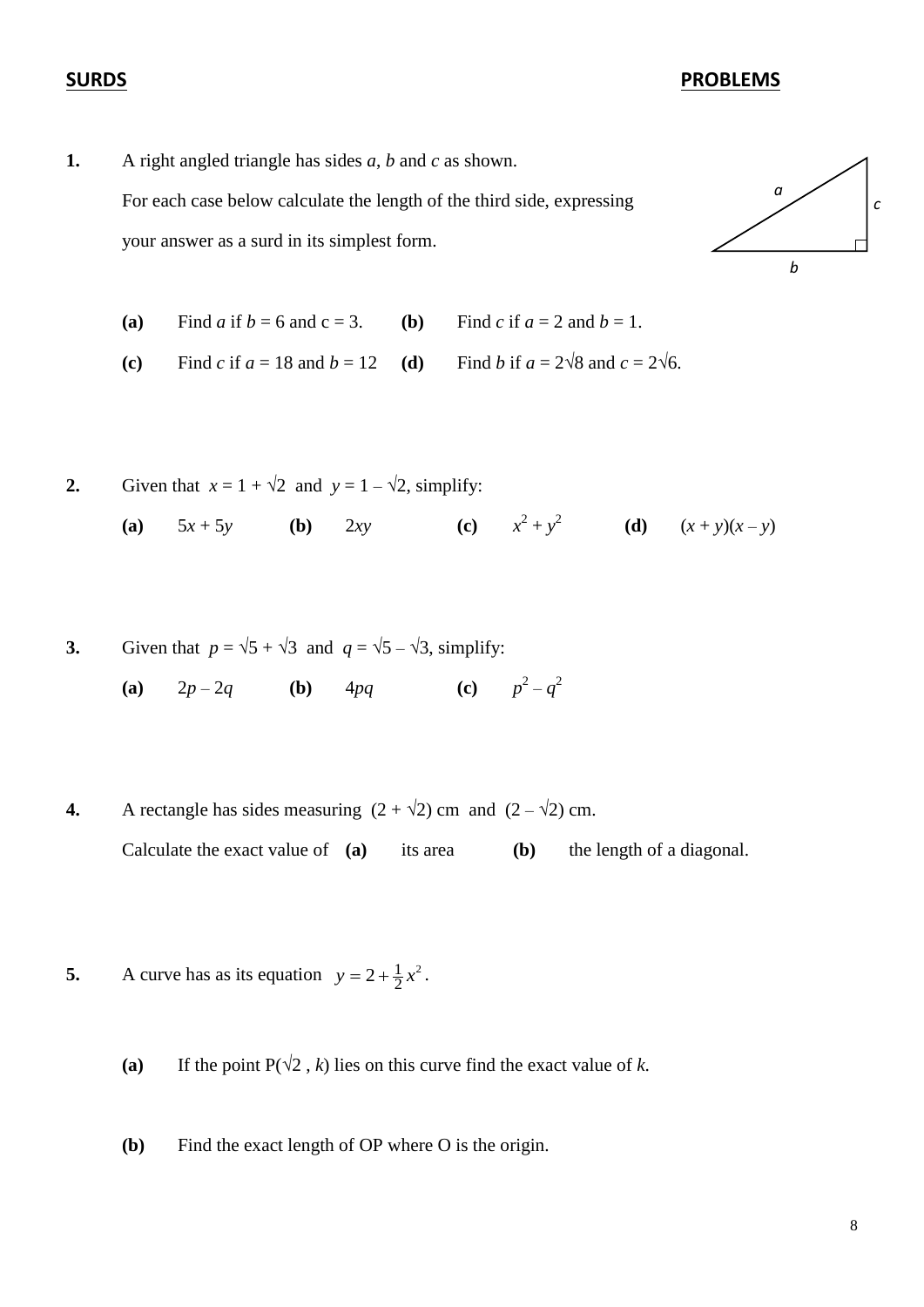6. In  $\triangle ABC$ ,  $AB = AC = 12$ cm and  $BC = 8$ cm. Express the length of the altitude from A to BC as a surd in its simplest form. [The line AM in the diagram] A



- **7.** An equilateral triangle has each of its sides measuring 2*a* metres.
	- **(a)** Find the exact length of an altitude of the triangle in terms of *a*.
	- **(b)** Hence find the exact area of the triangle in terms of *a*.

#### **[Draw a diagram to help you with this question]**

- **8.** The exact **area** of a rectangle is  $2(\sqrt{6} + \sqrt{3})$  square centimetres. Given that the breadth of the rectangle is  $\sqrt{6}$  cm, show that the length is equal to  $(2 + \sqrt{2})$  cm.
- **9.** (a challenge) Given that  $3 - 1$  $3 + 1$ tan75  $\overline{a}$  $^{+}$  $\frac{\sqrt{3}+1}{\sqrt{2}}$ , show that  $\tan 75^\circ = 2 + \sqrt{3}$ .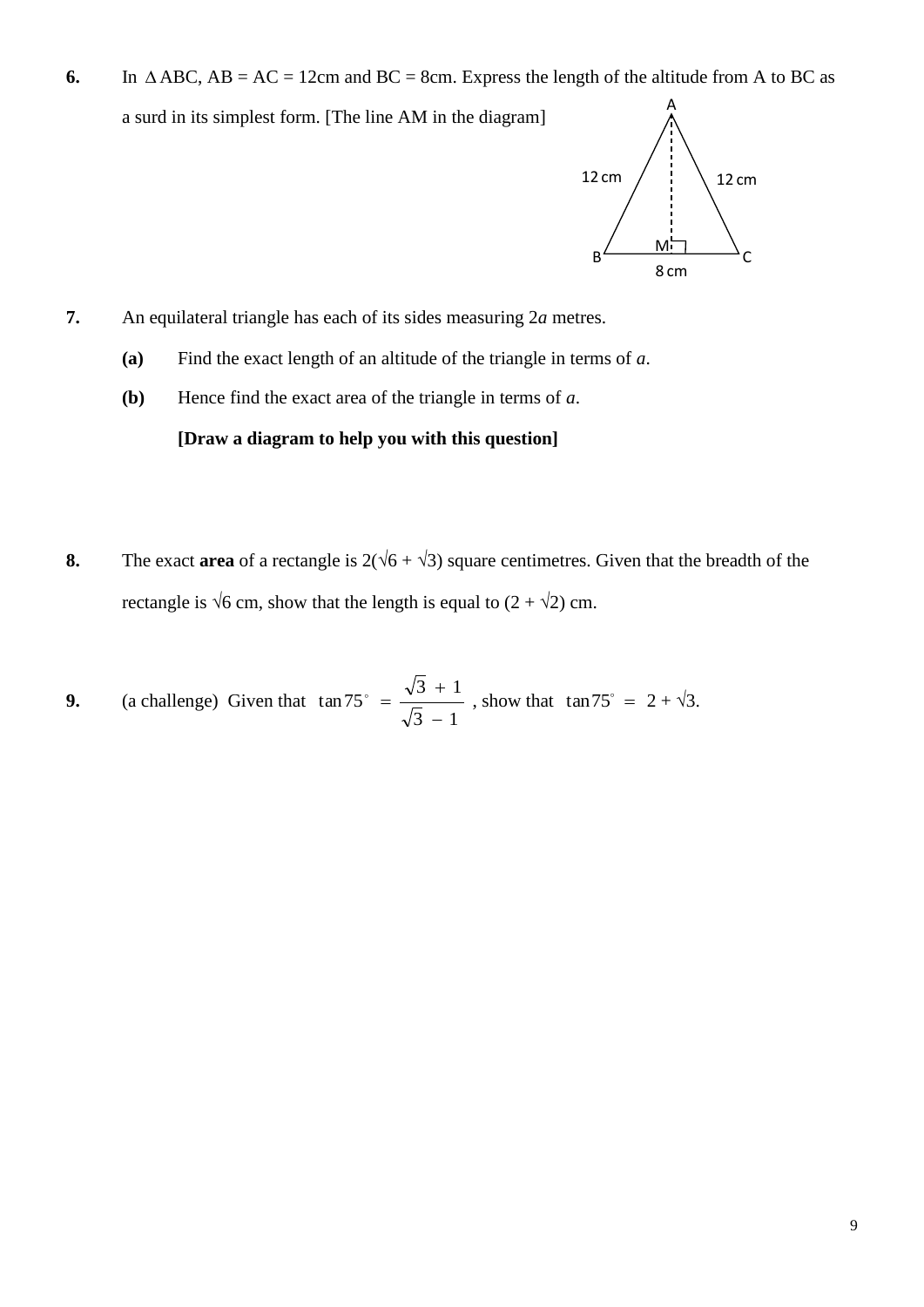# **EF 1.2 INDICES**

**1**. Write each of the following in its simplest index form.

| (a) $3^4 \times 3^2$                | ( <b>b</b> ) $2 \times 2^3$ | (c) $10^5 \times 10^2$ (d) $8^3 \times 8^5$                           |                                     |
|-------------------------------------|-----------------------------|-----------------------------------------------------------------------|-------------------------------------|
| (e) $7^6 \times 7$                  | (f) $5^4 \times 5^4$        | (g) $9^6 \times 9^2$ (h) $6^8 \times 6^5$                             |                                     |
| (i) $x^3 \times x^5$                | (j) $c^2 \times c^9$        | (k) $a^2 \times a^{12}$ (l) $y^5 \times y^5$                          |                                     |
| ( <b>m</b> ) $b^{10} \times b^{30}$ | (n) $p \times p^9$          | ( <b>o</b> ) $d^2 \times d^4$                                         | <b>(p)</b> $q^{11} \times q^9$      |
| ( <b>q</b> ) $t^3 \times t^7$       | (r) $f^4 \times f^3$        | (s) $k \times k^{12}$                                                 | ( <b>t</b> ) $z^{50} \times z^{50}$ |
| ( <b>u</b> ) $x^{30} \times x^{50}$ |                             | (v) $y^{19} \times y$ (w) $a^{25} \times a^{65}$ (x) $b^1 \times b^0$ |                                     |

**2**. Write each of the following in its simplest index form.

(a) 
$$
2^8 \div 2^3
$$
 (b)  $5^4 \div 5^2$  (c)  $12^9 \div 12^6$  (d)  $7^{11} \div 7^4$   
\n(e)  $20^5 \div 20$  (f)  $8^8 \div 8^4$  (g)  $3^{18} \div 3^3$  (h)  $4^{15} \div 4^{13}$   
\n(i)  $x^7 \div x^2$  (j)  $a^9 \div a^5$  (k)  $y^{20} \div y^{10}$  (l)  $b^4 \div b^1$   
\n(m)  $p^{12} \div p^{11}$  (n)  $c^7 \div c^7$  (o)  $q^8 \div q^2$  (p)  $d^4 \div d$   
\n(q)  $\frac{x^9}{x^3}$  (r)  $\frac{a^8}{a^2}$  (s)  $\frac{m^{14}}{m}$  (t)  $\frac{s^7}{s^7}$ 

- **(u)** 12 *d* **(v)**  $\frac{y}{10}$ *y* **(w)** *t* **(x)**  $w^0$
- **3**. Write each of the following in its simplest index form.

(a) 
$$
(3^2)^4
$$
 (b)  $(8^2)^2$  (c)  $(10^3)^2$  (d)  $(2^2)^5$   
\n(e)  $(4^5)^3$  (f)  $(1^7)^2$  (g)  $(12^3)^3$  (h)  $(5^5)^5$   
\n(i)  $(x^4)^2$  (j)  $(y^8)^5$  (k)  $(a^3)^7$  (l)  $(m^4)^4$ 

**(m)** 
$$
(b^3)^6
$$
 **(n)**  $(p^5)^3$  **(o)**  $(k^5)^{20}$  **(p)**  $(z^6)^6$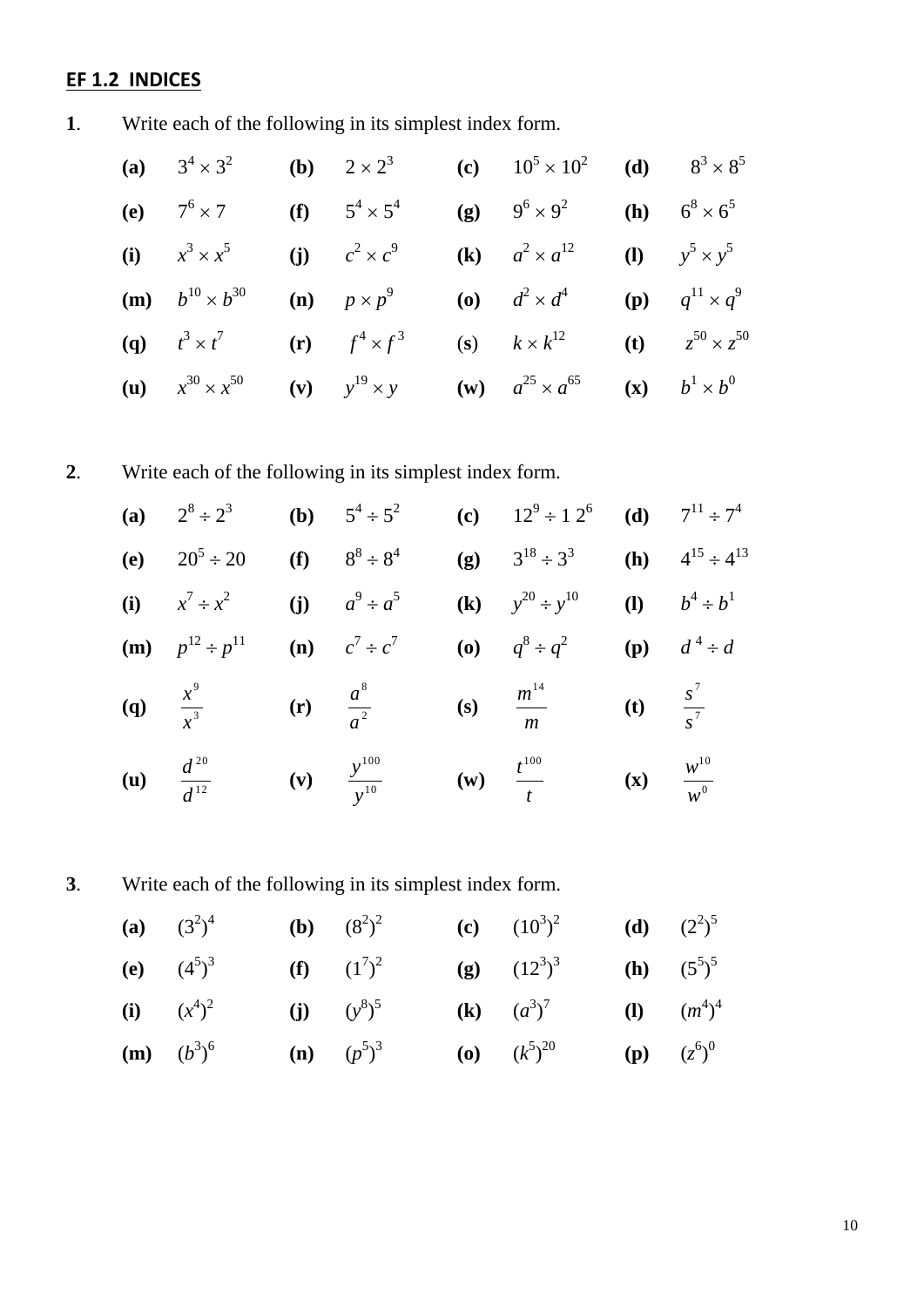**4**. Write the following without brackets.

| (a) $(2b)^2$    | (b) $(7a)^3$   | (c) $(3x)^4$     | (d) $(2y)^5$    |
|-----------------|----------------|------------------|-----------------|
| (e) $(ab)^4$    | (f) $(xy)^7$   | (g) $(wz)^5$     | (h) $(st)^3$    |
| (i) $(pq^2)^3$  | (j) $(x^4y)^2$ | (k) $(a^2b^3)^5$ | (l) $(6a^5)^2$  |
| (m) $(10x^2)^3$ | (n) $(2c^4)^5$ | (o) $(3ab^2)^3$  | (p) $(4m^2k)^2$ |

# **5**. Simplify these expressions.

(a) 
$$
2a^3 \times 5a^5
$$
 (b)  $7x \times 9x^8$  (c)  $12p^7 \div 4p^4$  (d)  $50b^{12} \div 10b^6$   
\n(e)  $3y \times (2y^2)^3$  (f)  $(4q^3)^2 \times 5q^4$  (g)  $(4c^3)^3 \div 8c^2$  (h)  $72z^{12} \div (3z^4)^2$   
\n(i)  $k^2(k^3 + k^5)$  (j)  $m^5(m^2 - m^3)$  (k)  $2x^4(x^3 + 3x^2)$  (l)  $5a^5(2a^2 - 3a^3)$   
\n(m)  $\frac{x^5 \times x^4}{x^6}$  (n)  $\frac{(m^5)^4}{m^6}$  (o)  $\frac{5c^3 \times 4c^7}{2c^6}$  (p)  $\frac{(3q^3)^2 \times 4q^4}{6q^7}$ 

(q) 
$$
\frac{(3xy^5)^3}{9x^2y}
$$
 (r)  $\frac{(2a^2b^5)^6}{(4ab)^2}$  (s)  $\frac{(4p^4)^3}{2p^3 \times 8p^6}$  (t)  $\frac{(2ab^3)^5}{3a^2b \times 4ab^2}$ 

# **6**. Write down the value of

(a) 5<sup>0</sup> (b) 2<sup>0</sup> (c) 100<sup>0</sup> (d) 
$$
(-3)^0
$$
 (e) 25<sup>0</sup>  
\n(f) 1/2<sup>0</sup> (g) a<sup>0</sup> (h) k<sup>0</sup> (i)  $(mn)^0$  (j)  $(ab^2)^0$   
\n(k)  $(10x^3)^0$  (l)  $(16y^2z^3)^0$ 

**7**. Rewrite the following with positive indices.

(a) 
$$
3^{-2}
$$
 (b)  $5^{-4}$  (c)  $2^{-6}$  (d)  $10^{-3}$  (e)  $4^{-5}$  (f)  $200^{-7}$   
\n(g)  $a^{-5}$  (h)  $x^{-2}$  (i)  $p^{-7}$  (j)  $y^{-10}$  (k)  $2b^{-3}$  (l)  $10 q^{-x}$   
\n(m)  $\frac{1}{x^{-3}}$  (n)  $\frac{1}{w^{-5}}$  (o)  $\frac{3}{a^{-2}}$  (p)  $\frac{10}{c^{-8}}$  (q)  $\frac{2}{3t^{-1}}$  (r)  $\frac{5}{4y^{-3}}$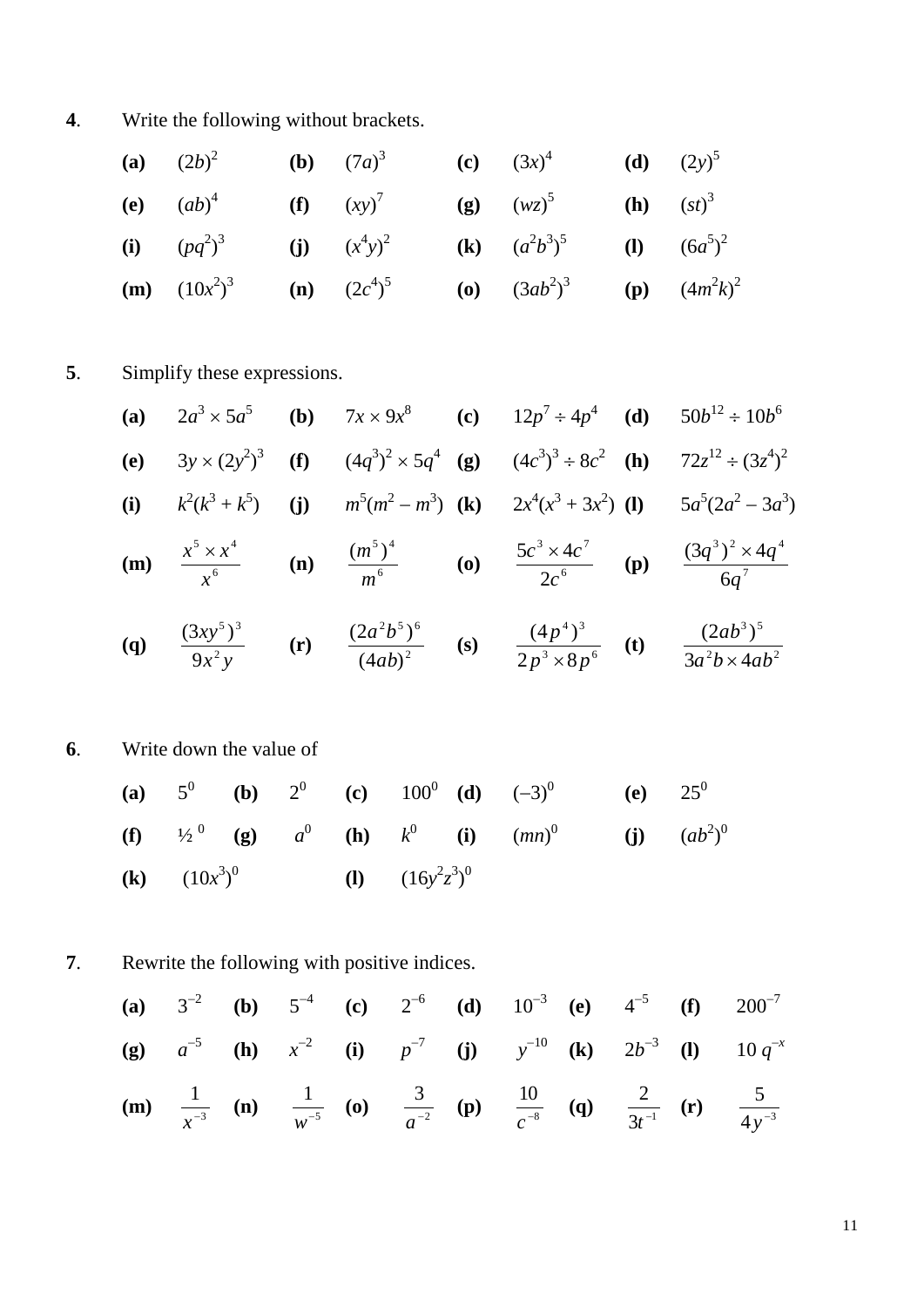**8**. Rewrite the following with negative indices.

*a*

(a) 
$$
\frac{1}{3^2}
$$
 (b)  $\frac{1}{6^9}$  (c)  $\frac{1}{5^4}$  (d)  $\frac{1}{2^7}$  (e)  $\frac{1}{10^3}$  (f)  $\frac{1}{4^4}$   
(g)  $\frac{1}{3^3}$  (h)  $\frac{1}{4^5}$  (i)  $\frac{1}{3^4}$  (j)  $\frac{1}{3^{10}}$  (k)  $\frac{1}{4^6}$  (l)  $\frac{1}{4^8}$ 

*y*

*q*

*c*

*p*

**9**. Simplify the following expressions.

3

*x*

(a) 
$$
m^3 \times m^{-5}
$$
 (b)  $x^7 \times x^{-2}$  (c)  $p^{-8} \times p^5$  (d)  $a^{-3} \times a^{-5}$   
\n(e)  $(y^3)^{-4}$  (f)  $(c^{-5})^3$  (g)  $(q^3)^{-5}$  (h)  $(w^{-2})^{-4}$   
\n(i)  $4b^{-4} \times 5b^5$  (j)  $3x^6 \times 9x^{-6}$  (k)  $4k^3 \div 2k^{-2}$  (l)  $18d \div 12d^4$   
\n(m)  $x^2(x^3 + x^{-1})$  (n)  $p^{-3}(p^4 - p^{-8})$  (o)  $3a^5(2a + 3a^{-2})$   
\n(p)  $\frac{1}{2}m^{-2}(4m^{-3} - 10m^6)$  (q)  $\frac{v^3 \times v^5}{v^{-2}}$  (r)  $\frac{4h^7 \times 3h^{-4}}{2h^4}$   
\n(s)  $\frac{4c^{-5} \times 9c^6}{6c^{-4}}$  (t)  $\frac{5x^4 \times 6x^{-8}}{3x^{-4}}$ 

**10**. Find the value of

(a) 
$$
16^{\frac{1}{4}}
$$
 (b)  $8^{\frac{1}{3}}$  (c)  $36^{\frac{1}{2}}$  (d)  $27^{\frac{2}{3}}$  (e)  $64^{\frac{1}{3}}$  (f)  $1000^{\frac{1}{3}}$   
\n(g)  $25^{\frac{1}{2}}$  (h)  $81^{\frac{3}{4}}$  (i)  $125^{\frac{2}{3}}$  (j)  $64^{\frac{1}{2}}$  (k)  $216^{\frac{1}{3}}$  (l)  $16^{-\frac{1}{4}}$   
\n(m)  $4^{-\frac{1}{2}}$  (n)  $16^{-\frac{1}{2}}$  (o)  $9^{-\frac{1}{2}}$  (p)  $27^{-\frac{2}{3}}$  (q)  $256^{-\frac{3}{4}}$  (r)  $1000^{-\frac{2}{3}}$   
\n(s)  $16^{-\frac{3}{2}}$  (t)  $8^{-\frac{4}{3}}$  (u)  $8^{\frac{4}{3}}$  (v)  $(-8)^{\frac{1}{3}}$  (w)  $64^{\frac{2}{3}}$  (x)  $100^{-\frac{3}{2}}$   
\n(y)  $(\frac{1}{2})^{-1}$  (z)  $(\frac{1}{8})^{\frac{4}{3}}$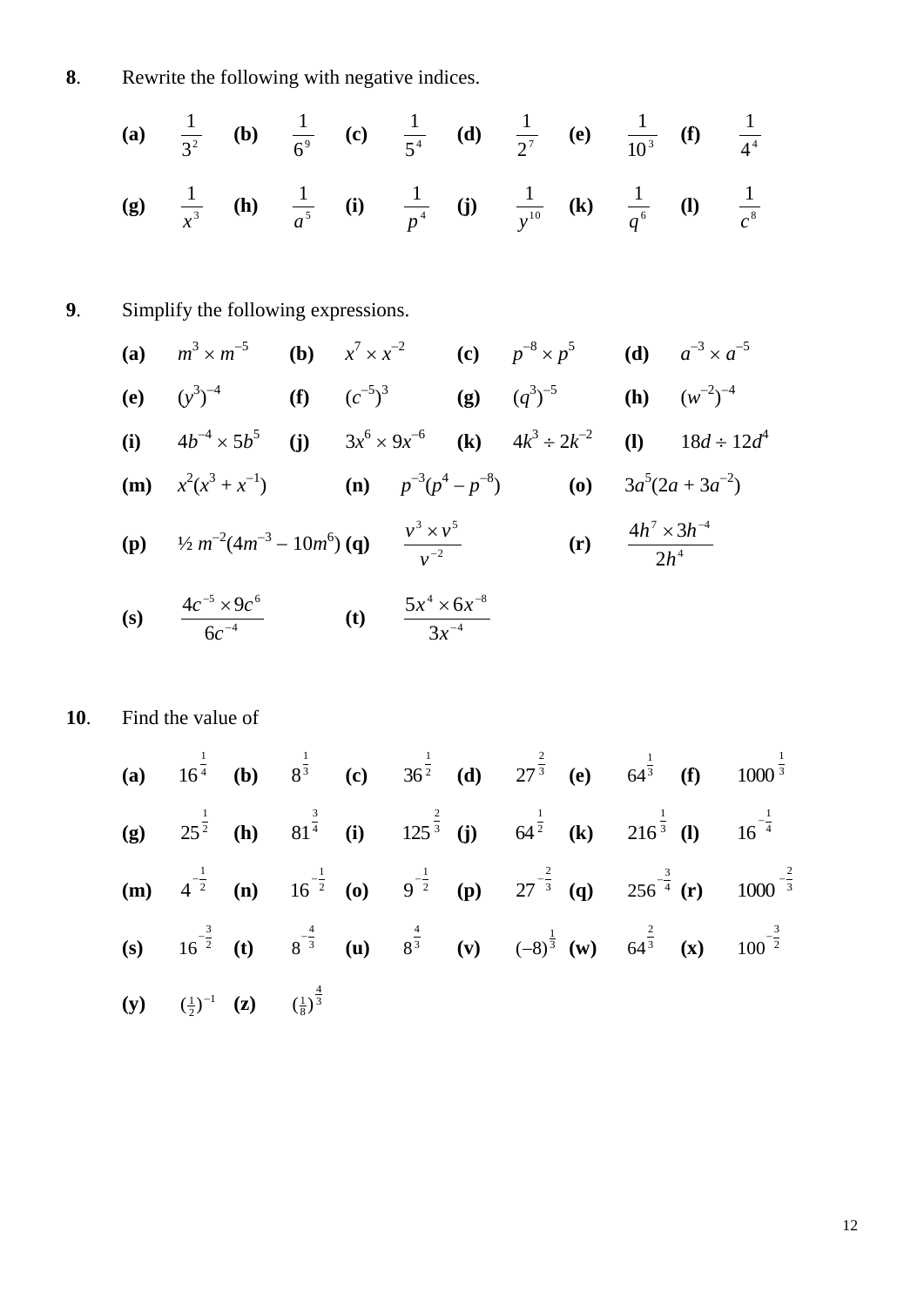**11**. Simplify the following expressions, giving your answers with positive indices.

(a) 
$$
(x^{\frac{1}{2}})^6
$$
 (b)  $(p^{\frac{1}{3}})^6$  (c)  $(a^{\frac{3}{4}})^8$  (d)  $(y^{-\frac{2}{3}})^9$   
\n(e)  $(q^{-\frac{1}{5}})^{10}$  (f)  $(k^{-\frac{2}{5}})^1$  (g)  $(g^{4})^{\frac{1}{2}}$  (h)  $(m^{12})^{-\frac{2}{3}}$   
\n(i)  $(c^9)^{\frac{2}{3}}$  (j)  $(h^5)^{-\frac{1}{2}}$  (k)  $(z^4)^{-\frac{3}{4}}$  (l)  $(b^{16})^{-\frac{3}{4}}$   
\n(m)  $x^{\frac{1}{2}} \times x^{-\frac{1}{2}}$  (n)  $y^{\frac{1}{3}} \times y^{\frac{2}{3}}$  (o)  $d^{-\frac{1}{4}} \times d^{\frac{9}{4}}$  (p)  $s^{\frac{7}{2}} \times s^{-\frac{1}{2}}$   
\n(q)  $3x^{\frac{1}{2}} \times 4x^{\frac{1}{2}}$  (r)  $6x^{\frac{1}{2}} \times 2x^{-\frac{1}{2}}$  (s)  $2x^{\frac{1}{2}} \times 5x^{\frac{1}{2}}$  (t)  $3x^{\frac{2}{3}} \times 2x^{-\frac{1}{3}}$   
\n(u)  $x^{\frac{1}{2}} \div x^{\frac{1}{2}}$  (v)  $2x^{\frac{1}{2}} \div x^{-\frac{1}{2}}$  (w)  $8x^{\frac{2}{3}} \div 2x^{\frac{1}{3}}$  (x)  $6x^{\frac{1}{3}} \div 4x^{\frac{2}{3}}$ 

**12**. Write the following in surd form.

(a) 
$$
x^{\frac{1}{2}}
$$
 (b)  $y^{\frac{1}{3}}$  (c)  $a^{\frac{1}{4}}$  (d)  $y^{\frac{2}{3}}$   
\n(e)  $b^{\frac{3}{4}}$  (f)  $x^{\frac{5}{3}}$  (g)  $c^{\frac{3}{5}}$  (h)  $a^{\frac{4}{5}}$   
\n(i)  $c^{-\frac{1}{3}}$  (j)  $z^{-\frac{1}{2}}$  (k)  $m^{-\frac{2}{3}}$  (l)  $k^{-\frac{3}{5}}$   
\n(m)  $p^{-\frac{4}{3}}$  (n)  $x^{-\frac{5}{3}}$  (o)  $w^{-\frac{4}{5}}$  (p)  $d^{-\frac{2}{7}}$ 

**13**. Write the following in index form.

(a) 
$$
\sqrt{x}
$$
 (b)  $3\sqrt{a}$  (c)  $\sqrt{y^3}$  (d)  $3\sqrt[3]{z^2}$   
\n(e)  $3\sqrt[3]{c^2}$  (f)  $4\sqrt{x^3}$  (g)  $3\sqrt[3]{p^5}$  (h)  $5\sqrt{m^2}$   
\n(i)  $\frac{1}{\sqrt{a}}$  (j)  $\frac{1}{3\sqrt[3]{z}}$  (k)  $\frac{1}{3\sqrt[3]{x^4}}$  (l)  $\frac{1}{\sqrt[3]{a^5}}$   
\n(m)  $\frac{1}{3\sqrt[3]{b^2}}$  (n)  $\frac{1}{5\sqrt{m^3}}$  (o)  $\frac{1}{4\sqrt[3]{y}}$  (p)  $\frac{1}{3\sqrt[3]{c^5}}$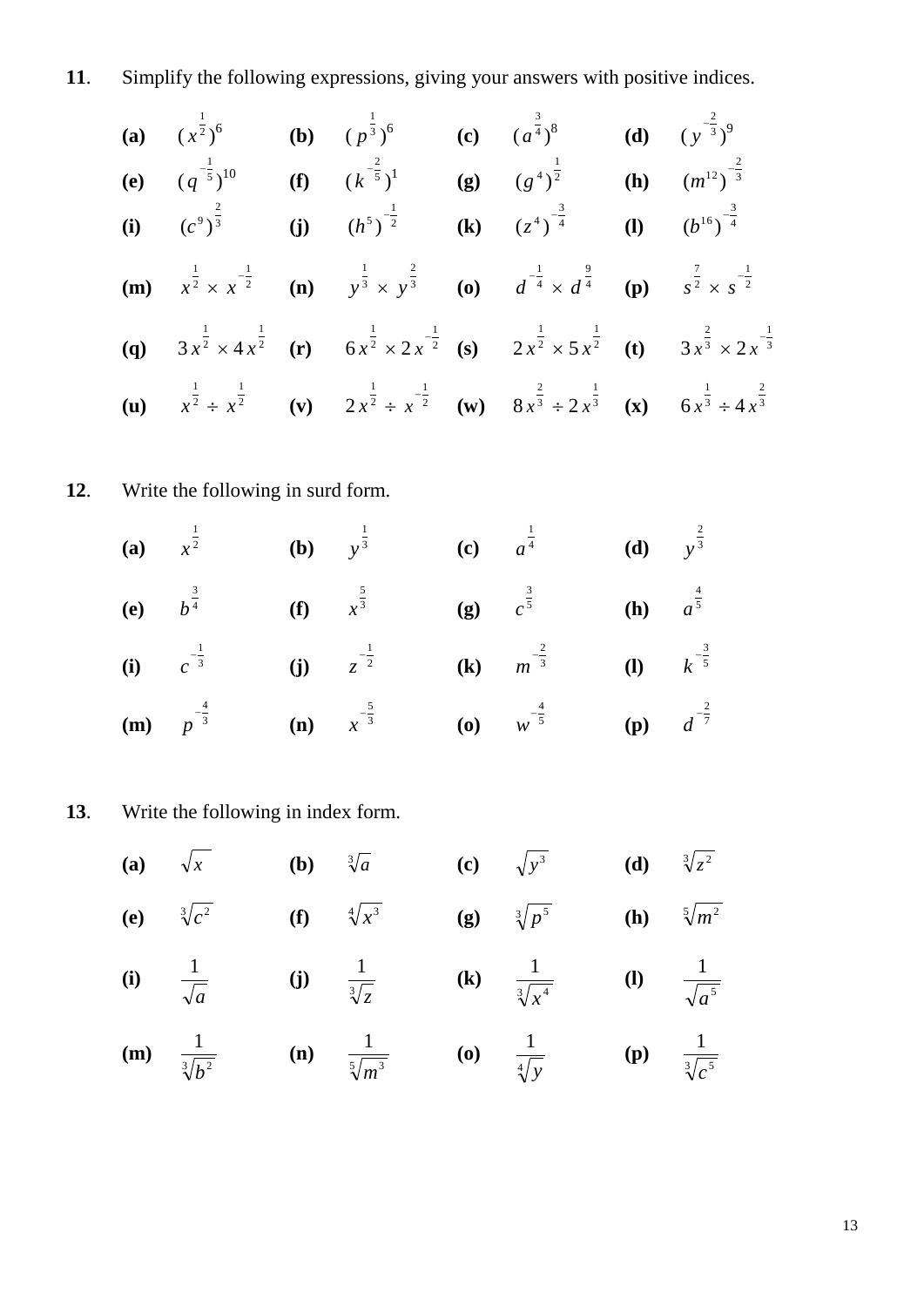### 14. Simplify each of the following by …...... (i) changing root signs to fractional powers;

(ii) moving *x*'s onto the numerators;

(iii) expanding brackets …… where necessary.

**(a)**  $x^{\frac{1}{2}}(x^4+1)$  **(b)**  $x^{\frac{1}{2}}(x^{\frac{3}{2}}-x^2)$  **(c)**  $\frac{1}{2}(x^{\frac{1}{2}}+x)$  $\frac{1}{2}(x^2 + x)$ *x*  $\overline{+}$ 

- **(d)**  $\frac{2}{-3}(x^2 + \frac{1}{-})$  $3^{x}$   $\frac{1}{x}$ *x*  $\frac{2}{x^{-3}}(x^2 + \frac{1}{x})$  **(e)**  $\frac{1}{\sqrt{x}}(x^2 - \sqrt{x})$ *x*  $-\sqrt{x}$  (f)  $2 + 1 \rceil^2$  $\big)$  $\left(x^2+\frac{1}{x}\right)$  $\setminus$  $\int x^2 +$ *x x*
- **(g)**  $\frac{1}{2}(\sqrt{x} + x)$ *x*  $+x)$  (h)  $1)^2$  $\overline{\phantom{a}}$ J  $\setminus$  $\overline{\phantom{a}}$  $\setminus$  $\int x +$ *x*  $x + \frac{1}{\sqrt{2}}$  (i)  $x^{-2} \left| \frac{1}{x} - \sqrt[3]{x} \right|$ J  $\left(\frac{1}{-1-\sqrt[3]{x}}\right)$  $\overline{\mathcal{L}}$  $-2\left( \frac{1}{2} - \sqrt[3]{x} \right)$ *x x*

(j) 
$$
\frac{x^2+3}{x}
$$
 (k)  $\frac{\sqrt{x}-x}{x^2}$  (l)  $\frac{(2x+1)^2}{x^{\frac{3}{2}}}$ 

#### **INDICES EXAM QUESTIONS**

**1. (a)** Simplify  $a \sqrt{b}$  $7a^3b^2$ 

**(b)** If  $a = -1$  and  $b = 4$ , find the value of the expression in part (a).

2. Given that 
$$
y = 2x^{-2/3}
$$
, find y when  $x = 8$ .

3. Simplify 
$$
x^{\frac{2}{3}}(x^{\frac{2}{3}}+x^{-\frac{2}{3}})
$$

**4.** (**a**) Simplify 
$$
\frac{m^5}{m^{-3}}
$$
 (**b**) Evaluate  $125^{-\frac{2}{3}}$ 

**5.** Express  $\frac{p}{2r^{-3}}$ 5 2 8 - $\times$ *p*  $\frac{p^5 \times 8p}{2^3}$  in its simplest form.

**6.** Simplify, writing your answer with a positive index:  $a^4 \times a^{-6}$ 

**7.** Simplify the fraction, giving your answer in positive index form:

9  $3 \times 14$ *x*  $x^3 \times x$ 

**8.** Simplify 3 2  $\sim$   $2^5$  $\overline{a}$  $\times$ *a*  $a^2 \times a$ 

**9.** (a) Remove the brackets and simplify:  $p^{\frac{1}{2}}(p^{\frac{5}{2}}-2)$ .

.

**(b)** Hence, or otherwise, find the value of  $p^{\frac{1}{2}}(p^{\frac{5}{2}}-2)$  when  $p=4$ .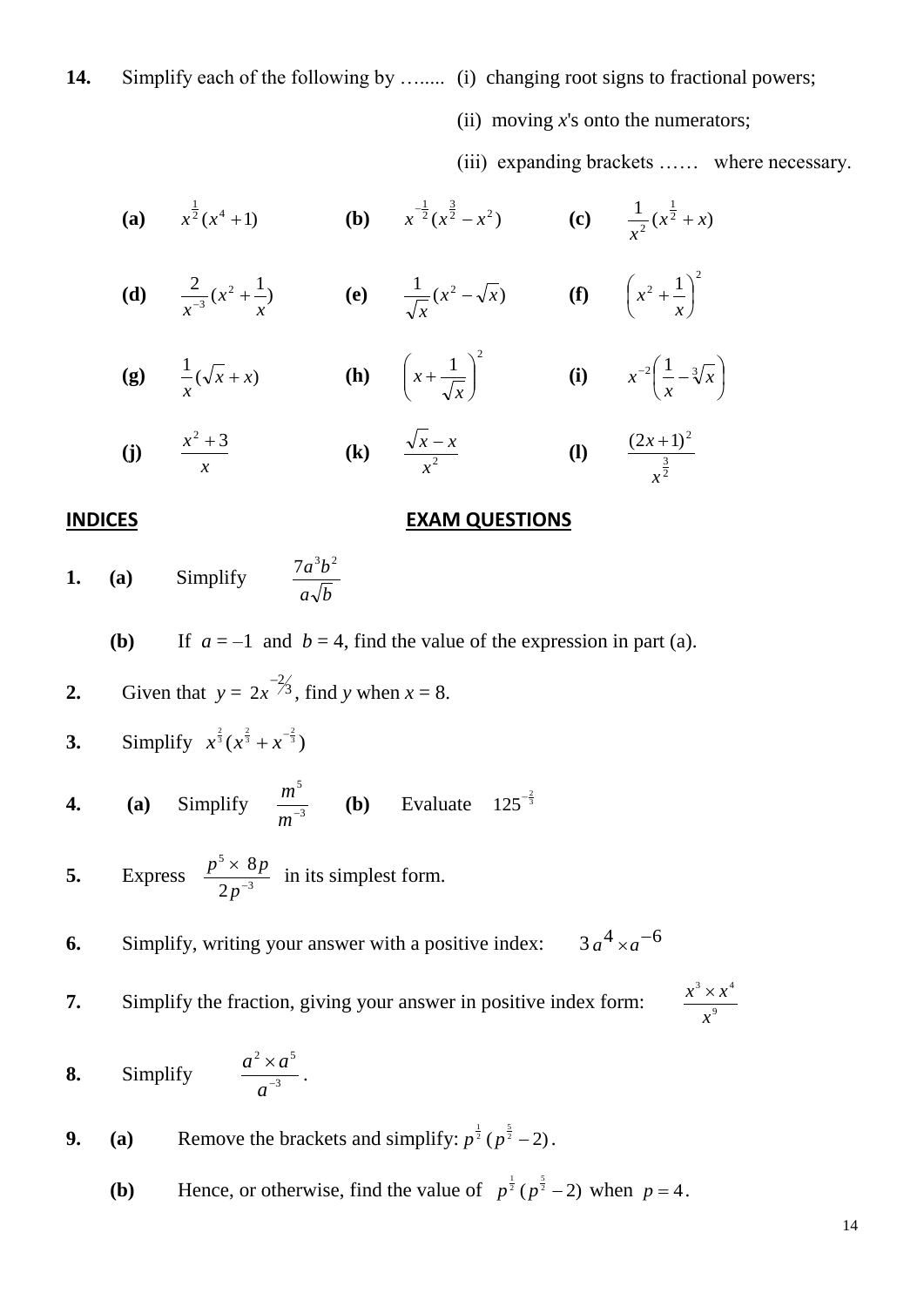#### **EF 1.2 CALCULATIONS USING SCIENTIFIC NOTATION**

- **1**. Rewrite these sentences with the numbers written out in full
	- (a) The speed of light is  $3 \times 10^8$  metres per second.
	- **(b)** The diameter of the earth is  $1.268 \times 10^4$  kilometres.
	- (c) A Building Society has  $\pounds2.15 \times 10^9$  in its funds.
	- (d) The radius of the orbit of an electron is  $5 \times 10^{-8}$  mm.
	- (e) A space probe reached a speed of  $1.49 \times 10^5$  m.p.h.
	- **(f)** The earth weighs  $6.6 \times 10^{21}$  tonnes.
	- (g) A film of oil is  $8 \times 10^{-7}$  mm thick.

**2**. Use your calculator to answer the following, giving your answers in Standard Form.

- (a)  $(2.2 \times 10^5) \times (4 \times 10^6)$
- (c)  $(1·8 \times 10^{3}) \times (2·3 \times 10^{4})$
- **(e)**  $(1·4 \times 10^{13}) \times (4·9 \times 10^{11})$  **(f)**
- **(g)**  $(4.25 \times 10^4) \times (2.8 \times 10^2)$
- (i)  $(8.7 \times 10^5) \times (7.3 \times 10^{-10})$
- **(k)**  $(2.2 \times 10^{15}) \div (4 \times 10^8)$
- **(m)**  $(1·8 \times 10^{23}) \div (2·4 \times 10^7)$
- **(o)**  $(1.131 \times 10^{18}) \div (8.7 \times 10^{10})$  **(p)**
- **(q)**  $(4.25 \times 10^{-14}) \div (2.5 \times 10^{-5})$
- **(s)**  $(9.167 \times 10^4) \div (1.03 \times 10^{-4})$
- **(u)** 2 6  $0.4 \times 10$  $1.28 \times 10$  $\cdot$  4  $\times$  $-28 \times$ **(v)**
- (**b**)  $(3.15 \times 10^7) \times (2.2 \times 10^8)$ 
	- (d)  $(9.1 \times 10^6) \times (1.5 \times 10^{12})$ 
		- ) × (2⋅4 × 10<sup>7</sup>)
		- (**h**)  $(1.95 \times 10^{-8}) \times (3.2 \times 10^{9})$ 
			- (j)  $(5.05 \times 10^{-21}) \times (1.8 \times 10^{-17})$
- (**l**)  $(3.15 \times 10^4) \div (5 \times 10^{13})$ 
	- (**n**)  $(1·302 \times 10^{14}) \div (1·4 \times 10^8)$ 
		- $\pm (3.3 \times 10^{-7})$
		- $(r)$   $(8.82 \times 10^{-22}) \div (6.3 \times 10^{11})$
		- **(t)**  $(6.846 \times 10^{34}) \div (6.52 \times 10^{15})$

$$
\frac{4.17 \times 10^{2}}{3 \times 10^{-3}}
$$
 (w) 
$$
\frac{18 \times 10^{-2}}{0.2 \times 10^{5}}
$$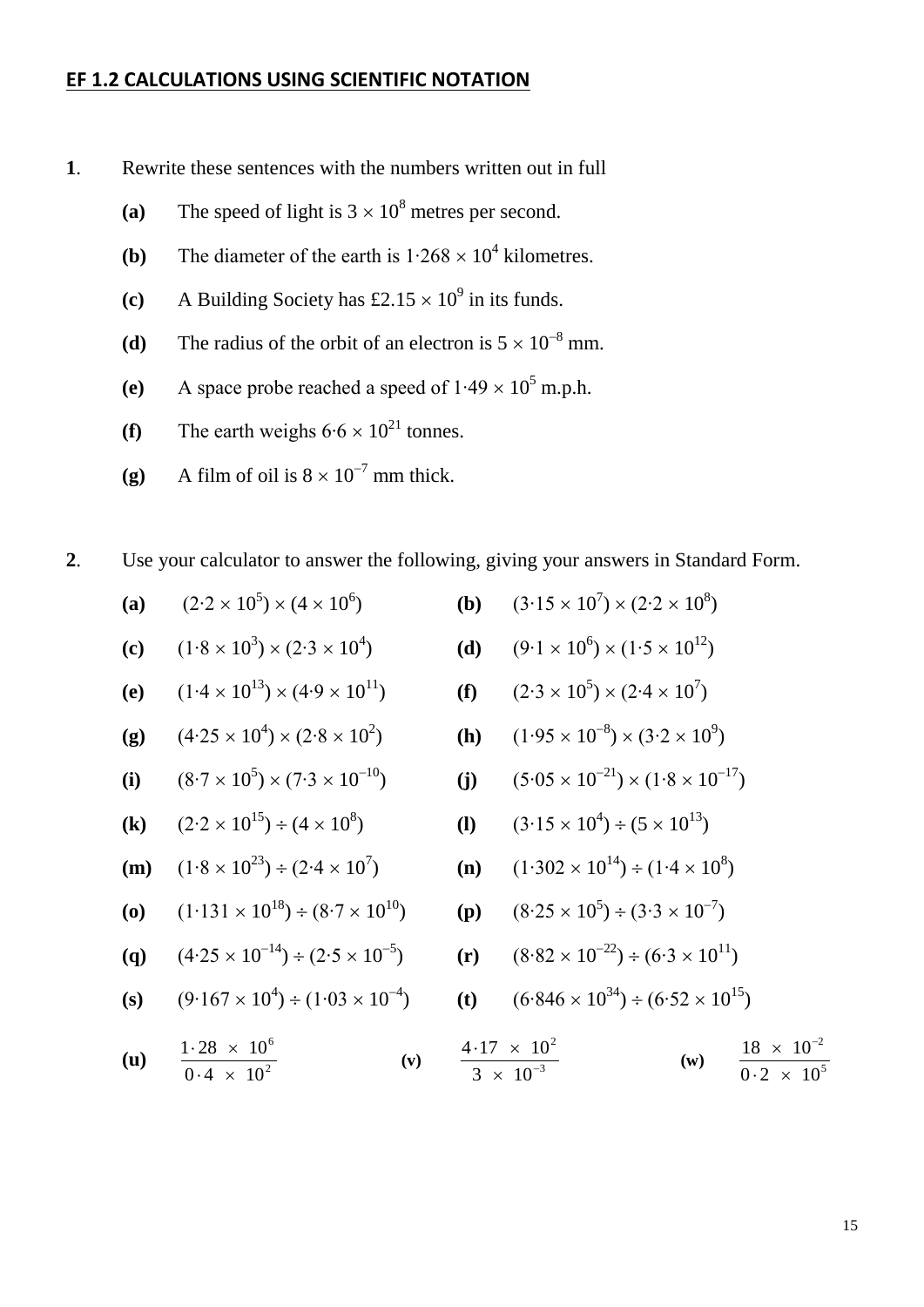- **3.** Answer each of the following questions leaving your answers in standard form.
	- (a) Light travels at  $1.85 \times 10^5$  miles per second. How far will it travel in an hour?
	- **(b)** The radius of the earth is  $6.45 \times 10^6$  metres. What is its circumference (in km)?
	- **(c)** If a heart beats 70 times a minute, how many times will it beat in a lifetime of 80 years?[Take all years to have 365 days]
	- **(d)** 100 grams of water contains 2000 drops. How many drops would there be in a tank containing 1 tonne of water?
	- (e) In 1 gram of carbon there are  $6 \times 10^{26}$  atoms. How many carbon atoms are there in 5kg of pure carbon?

- **4.** Answer each of the following questions leaving your answers in standard form
	- (a) The weight of a droplet of water is  $8.7 \times 10^{-5}$  grams. Calculate the weight of 10 000 droplets.
	- **(b)** A space probe can travel at a speed of  $3.6 \times 10^6$  miles per day. What distance will it travel in a week?
	- (c) A biscuit factory produces  $6.7 \times 10^6$  teacakes every day. How many teacakes were produced in the month of **February 2008**?
	- **(d)** The speed of light is approximately 299 million metres per second. How far can light travel in a minute?
	- (e) Last year  $1.68 \times 10^6$  copies of a DVD were sold on its first day of release. If the cost of one DVD was £12, how much money was collected on that first day?
	- (f) In a reality TV show there were  $7.9 \times 10^6$  calls made to vote for the contestants. If each call cost 24p calculate how much the calls cost in total. Give your answer in pounds.
	- (g) There are  $8.64 \times 10^4$  seconds in one day. How many seconds are there in the month of April?
	- **(h)** Organisers of the London Marathon provide enough water to give each runner 7 litres during the race. If 747 000 runners take part, how many litres of water are provided?
	- (i) The exchange rate in Turkey is  $\pounds 1 = 2,670,000$  Turkish Lira. Stephen is going on an Adriatic cruise and changes £700 into Turkish Lira. How much will he get in Lira?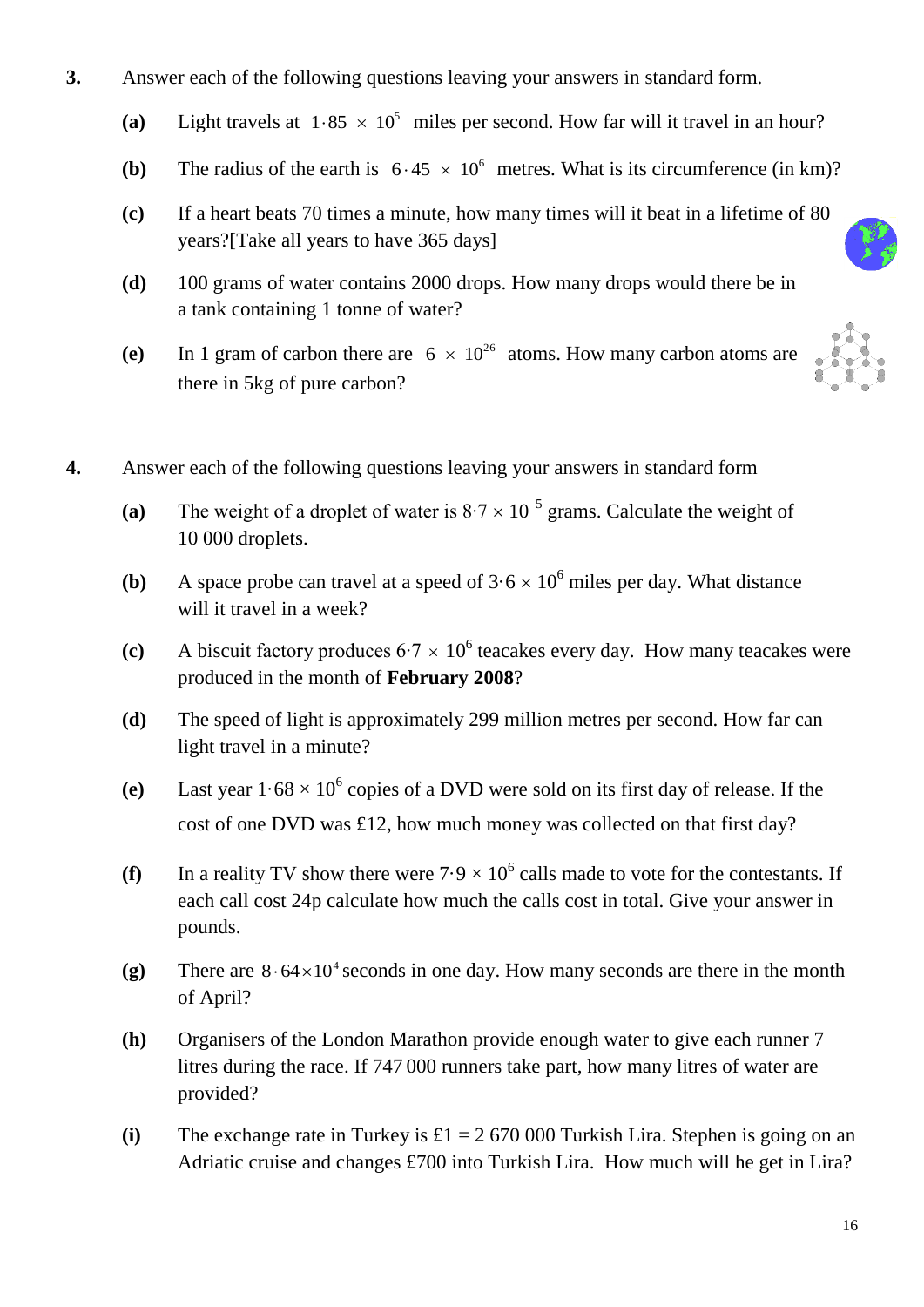### **SCIENTIFIC NOTATION EXAM QUESTIONS**

**1.** The distance between the earth and mars is on average approximately  $1.65 \times 10^8$  miles. A spaceship has been designed to travel between the earth and mars at an average speed of 20 000 miles per hour. How many days will the spaceship take to reach mars? **Give your answer correct to the nearest day.** 





**2.** Uranium is a radioactive isotope which has a half-life of  $4.5 \times 10^9$  years. This means that only half of the original mass will be radioactive after  $4.5 \times 10^9$  years.

How long will it take for the radioactivity of a piece of Uranium to reduce to **one eighth** of its original level? Give your answer in **scientific notation**.

**3.** The population of Scotland in June 2001 was  $5.06 \times 10^6$  people. The population of China in June 2001was approximately 250 times larger than that of Scotland . Calculate, correct to three significant figures, the population of China

in 2001, expressing your answer in standard form.

**4.** The Blackbird is a two-seater high speed jet. In December 1964 it broke a world speed record by travelling at  $1.02 \times 10^4$  metres per second. Calculate, correct to three significant figures, the distance travelled if the jet were to maintain this speed for one hour. Express your answer in scientific notation.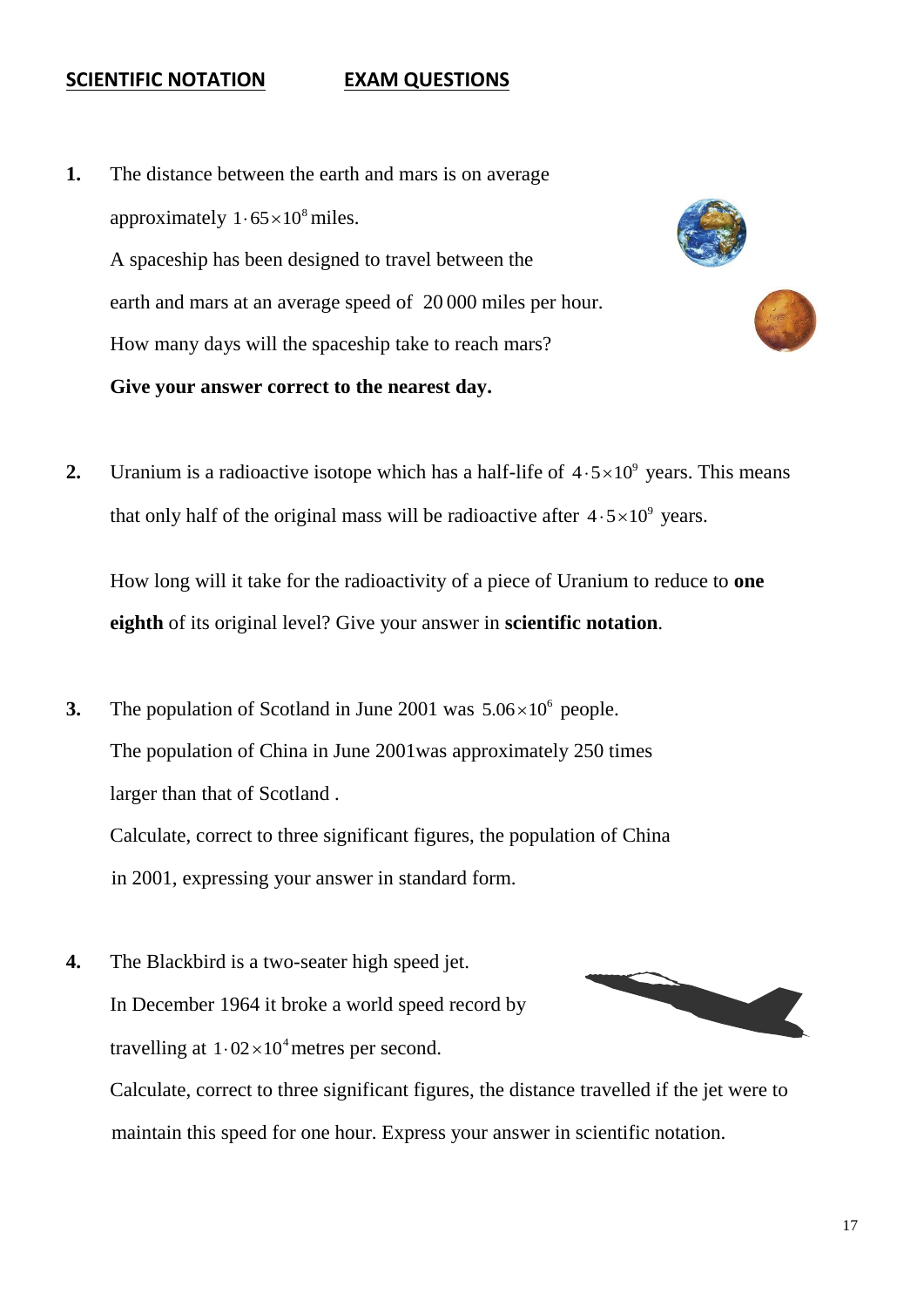## **4.1 WORKING with TRIGONOMETRIC FUNCTIONS – BASIC GRAPHS**

**1**. **(a)** With the help of a calculator, copy and complete the table below.

| $\mathbf{v}^{\mathbf{0}}$<br>$\boldsymbol{\mathcal{N}}$ | 30 | 60 | 90 | $120$   150 | 180 | $210$   240   270 | 300 | 330 | 360 |
|---------------------------------------------------------|----|----|----|-------------|-----|-------------------|-----|-----|-----|
| $\sin x^{\circ}$                                        |    |    |    |             |     |                   |     |     |     |

- **(b)** Plot the points from your table.
- **(c)** Join the points with a smooth curve.
- **(d)** Write down the equation of the curve.
- **2**. **(a)** With the help of a calculator, copy and complete the table below.

| $\mathbf{0}_{\alpha}$ | 30 | 60 | 90 | 120 | 150 | 180 | 210 240 270 | 300 | 330 | 360 |
|-----------------------|----|----|----|-----|-----|-----|-------------|-----|-----|-----|
| $\cos x^{\circ}$      |    |    |    |     |     |     |             |     |     |     |

- **(b)** Plot the points from your table.
- **(c)** Join the points with a smooth curve.
- **(d)** Write down the equation of the curve.

**3**. .**(a)** With the help of a calculator, copy and complete the table below.

| $\mathbf{v}^{\mathbf{0}}$ | 30 | 60 | 90 | $\vert$ 120 $\vert$ |  | 150   180   210   240   270 | $300$ | 330 | 360 |
|---------------------------|----|----|----|---------------------|--|-----------------------------|-------|-----|-----|
| $\tan x^{\circ}$          |    |    |    |                     |  |                             |       |     |     |

- **(b)** Plot the points from your table.(Be careful with the scale on the *y*-axis)
- **(c)** Join the points with a smooth curve.
- **(d)** Write down the equation of the curve.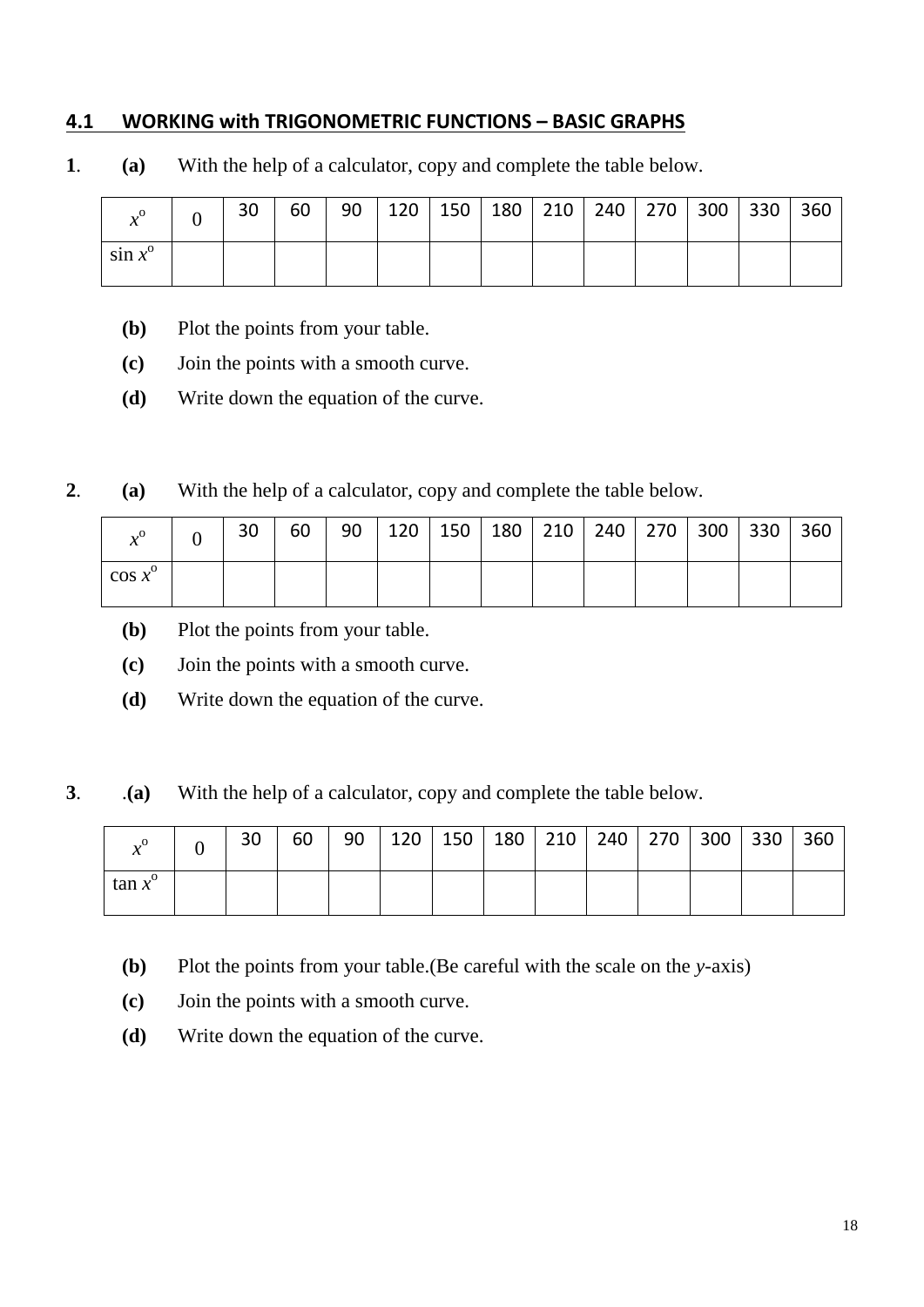# **REL 4.1 WORKING with the GRAPHS of TRIGONOMETRIC FUNCTIONS (1)**

**1**. The graphs represent the functions *a* sin  $x^{\circ}$  and *a* cos  $x^{\circ}$ . Write down the equation for each.

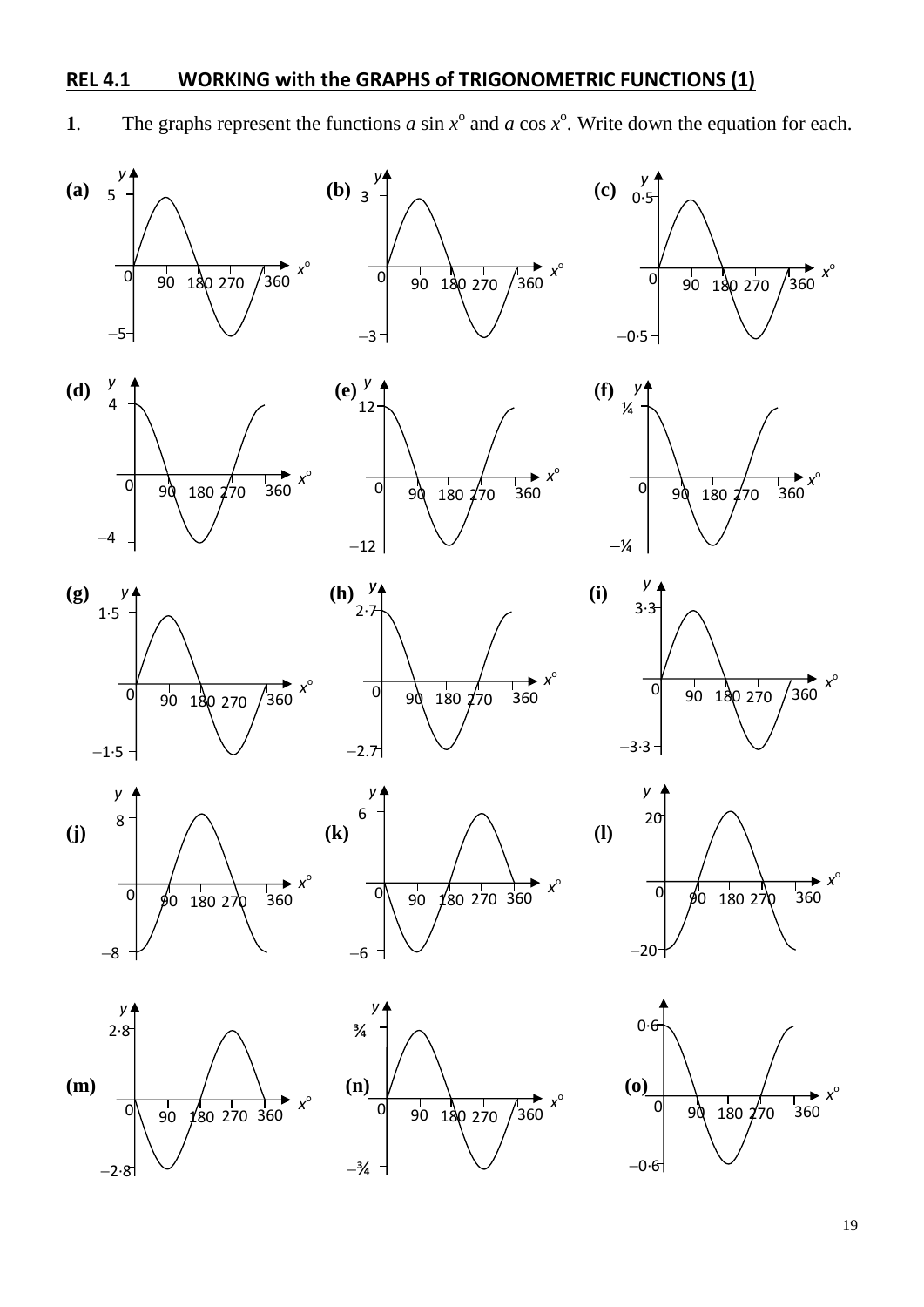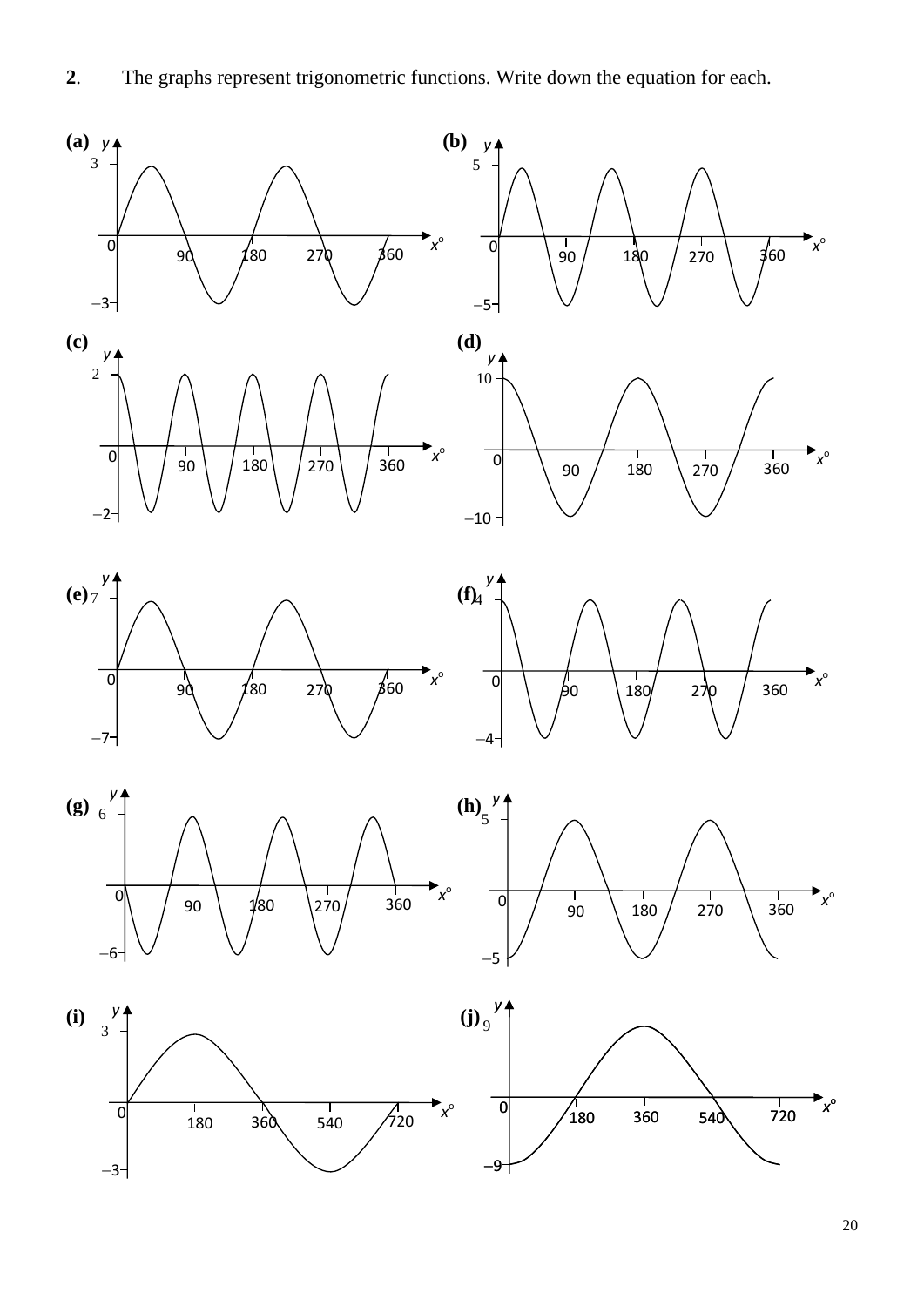![](_page_20_Figure_0.jpeg)

**3**. Make sketches of the following functions,  $0 \le x < 360$ , clearly marking any important points.

| (a) $y = \cos x^{\circ}$            | <b>(b)</b> $y = \sin x^{\circ}$       | (c) $y = \tan x^0$               |
|-------------------------------------|---------------------------------------|----------------------------------|
| ( <b>d</b> ) $y = 3 \sin x^{\circ}$ | (e) $y = 2 \cos x^{\circ}$            | (f) $y = \sin 2x^{\circ}$        |
| (g) $y = \cos 3x^{\circ}$           | ( <b>h</b> ) $y = 2 \sin 3x^{\circ}$  | (i) $y = 3 \cos 2x^{\circ}$      |
| (j) $y = 4 \cos 3x^{\circ}$         | (k) $y = 3 \sin \frac{1}{2}x^{\circ}$ | (1) $y = 5 \cos^{3}/2 x^{\circ}$ |
| ( <b>m</b> ) $y = \tan 2x^{\circ}$  | ( <b>n</b> ) $y = -2 \sin 3x^{\circ}$ | (o) $y = -8 \cos 4x^{\circ}$     |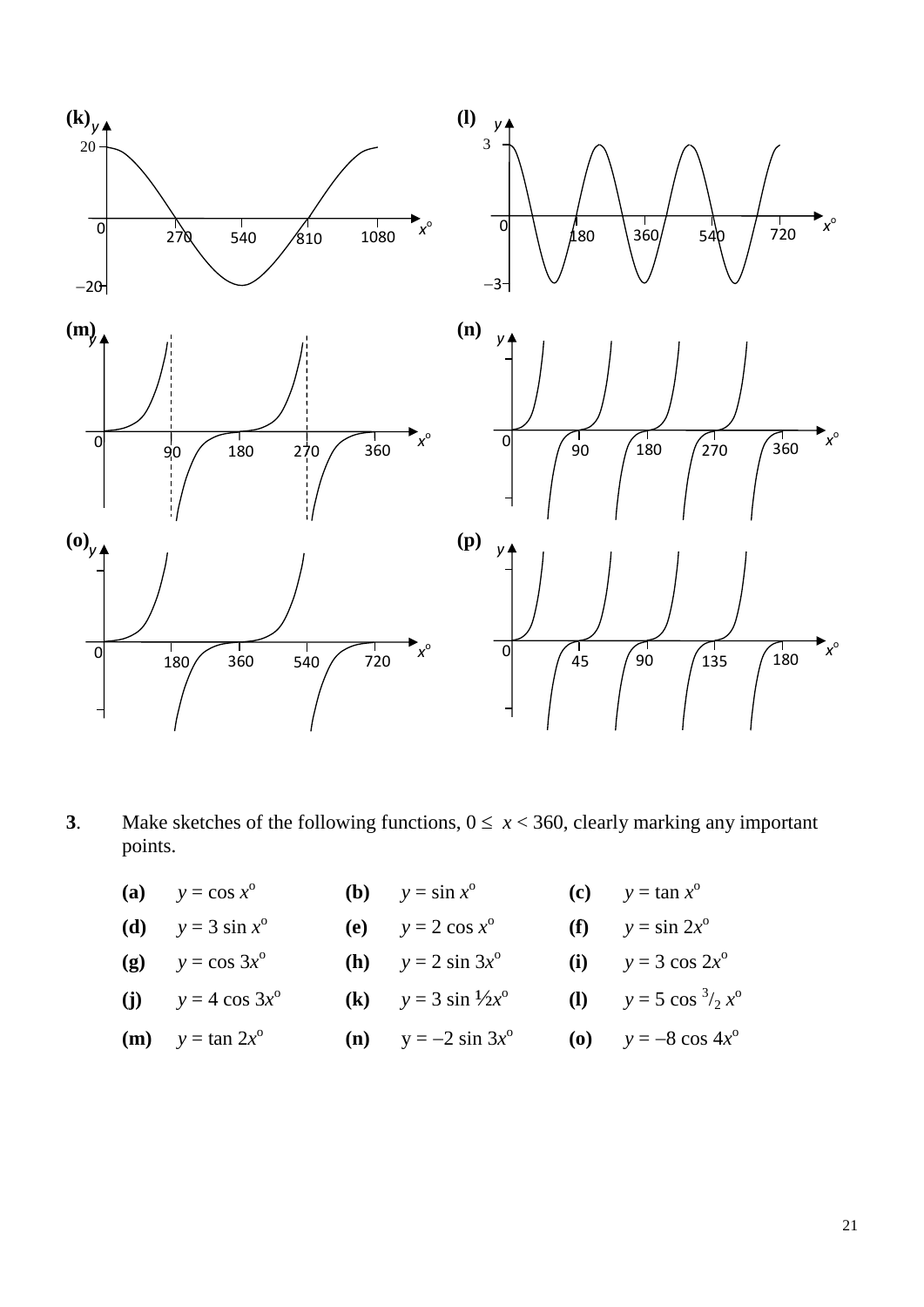**4**. The graphs represent the functions  $\sin (x \pm a)^{\circ}$  and  $\cos (x \pm a)^{\circ}$ . Write down the equation for each.

![](_page_21_Figure_1.jpeg)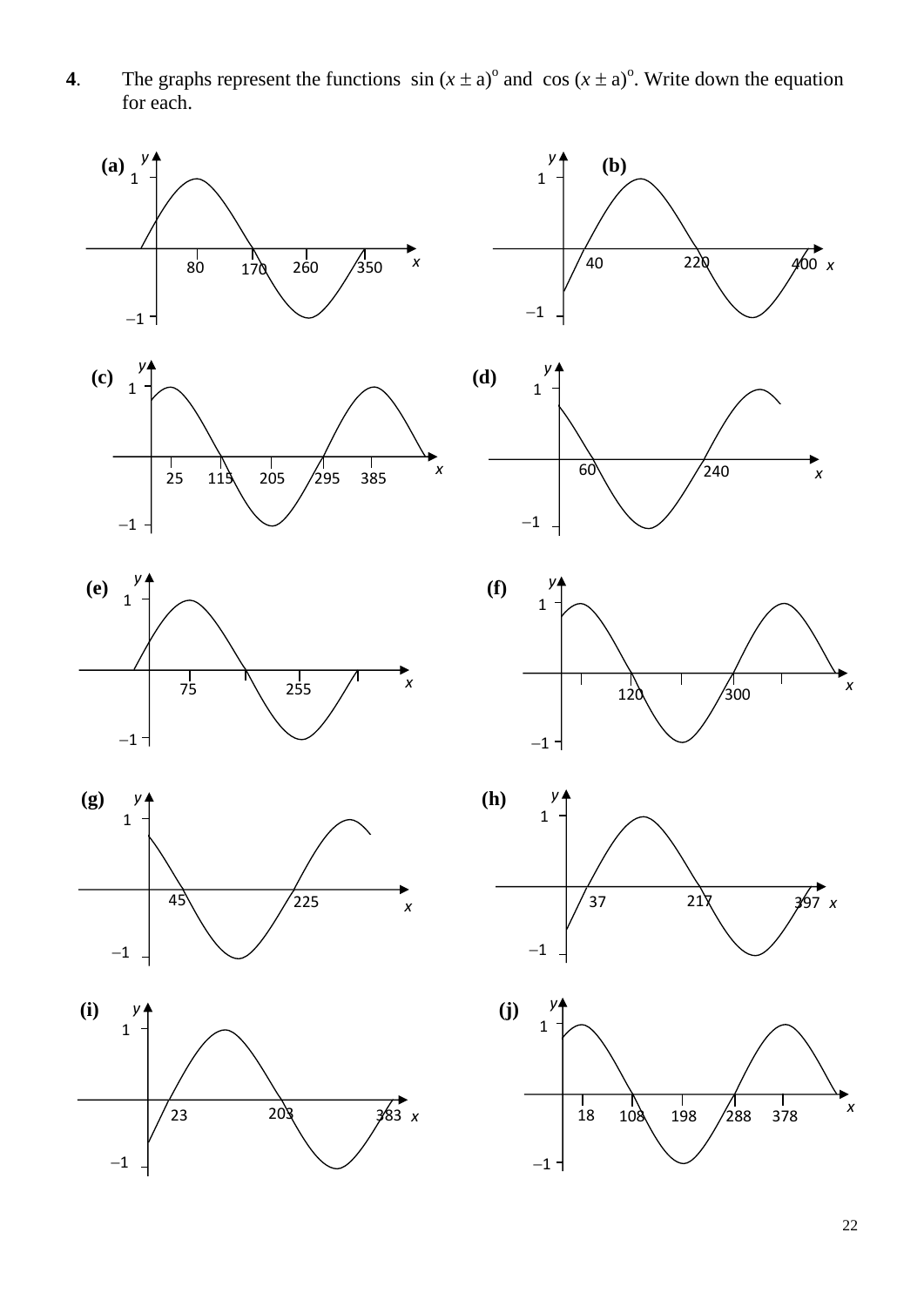**5**. Write down the equation for each graph shown below.

![](_page_22_Figure_1.jpeg)

**6**. Make a neat sketch of these trig. functions showing the important values,  $0 \le x \le 360$ .

|  | (a) $y = \sin (x - 50)^{\circ}$ |  | <b>(b)</b> $y = \sin (x + 30)^{\circ}$ |
|--|---------------------------------|--|----------------------------------------|
|--|---------------------------------|--|----------------------------------------|

(c) 
$$
y = \cos (x - 20)^{\circ}
$$
 (d)  $y = \cos (x + 60)^{\circ}$ 

(e) 
$$
y = \tan (x - 30)^{\circ}
$$
 (f)  $y = \sin (x - 45)^{\circ}$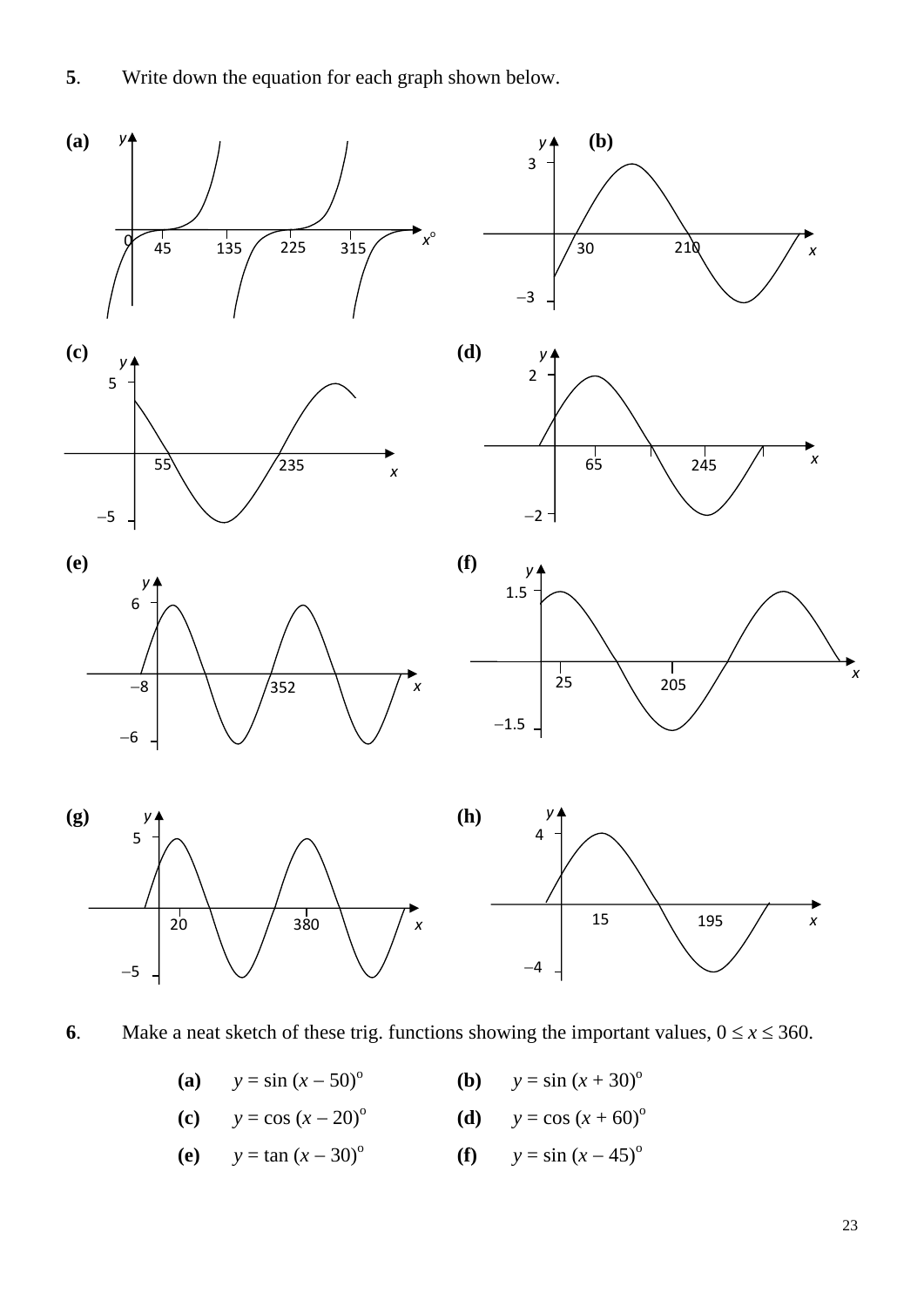### **REL 4.1 WORKING with the GRAPHS of TRIGONOMETRIC FUNCTIONS (2)**

![](_page_23_Figure_1.jpeg)

![](_page_23_Figure_2.jpeg)

**2.** Make sketches of the following functions,  $0 \le x < 360$ , clearly marking any important points.

- (a)  $y = 3\cos x^{\circ}$ + 1 **(b)**  $y = 2\sin 3x^{\circ}$  $-2$  **(c)**  $y = 1.5\sin 2x^{\circ} + 3$
- (**d**)  $y = 5\sin 2x^{\circ}$ + 1 **(e)**  $y = -3\cos 2x^{\circ}$  $y = -\sin x^{\circ} - 3$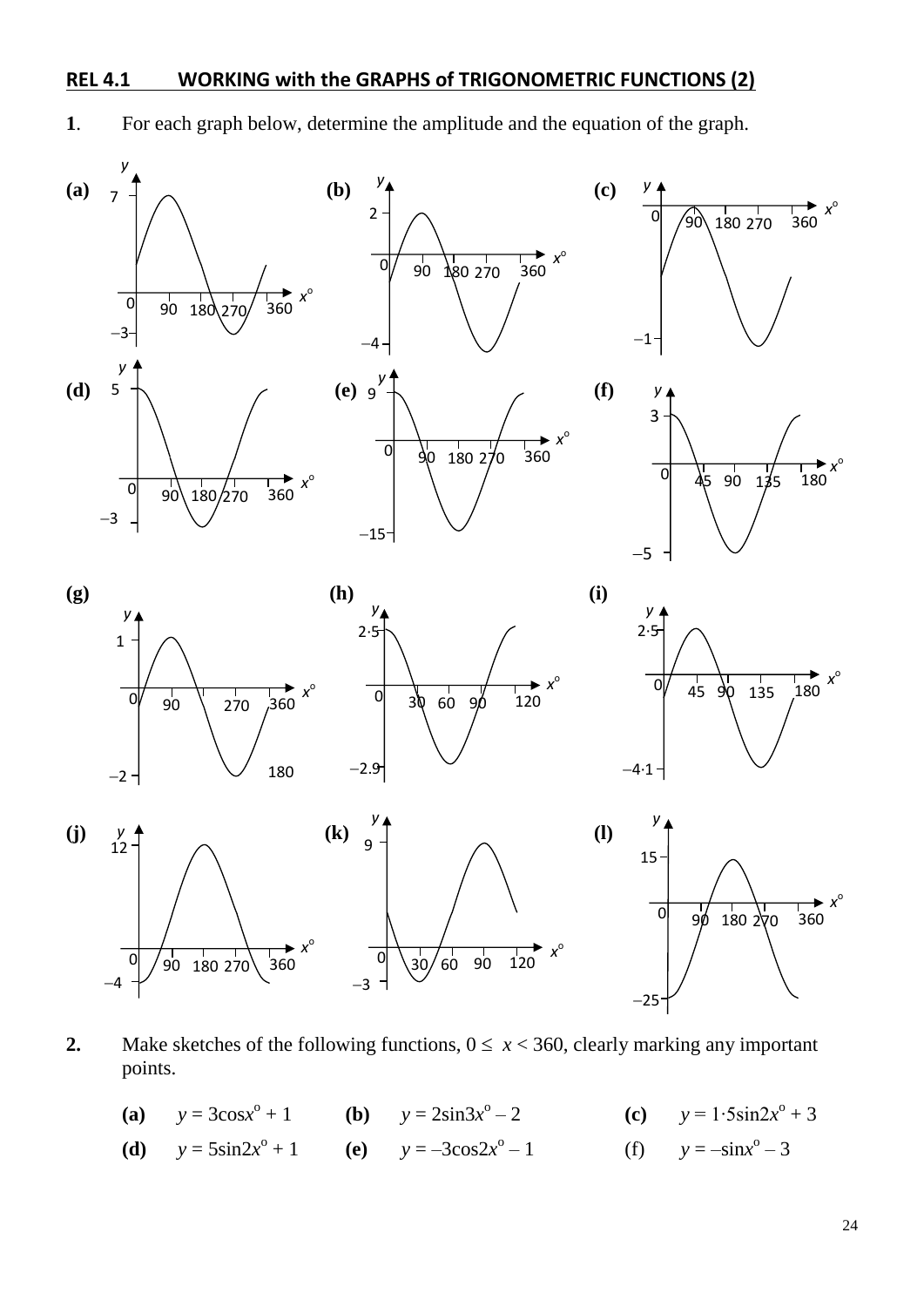# **Answers 4(a)**

# **EF 1.1 WORKING WITH SURDS**

| 1. | (a)        | $2\sqrt{2}$       | (b)            | $2\sqrt{3}$      | (c)                        | $5\sqrt{2}$                                                                          | (d) | $2\sqrt{5}$               | <b>(e)</b>                 | $2\sqrt{6}$                | (f)                        | $6\sqrt{3}$    |
|----|------------|-------------------|----------------|------------------|----------------------------|--------------------------------------------------------------------------------------|-----|---------------------------|----------------------------|----------------------------|----------------------------|----------------|
|    | (g)        | $2\sqrt{15}$      | (h)            | $6\sqrt{2}$      | (i)                        | $10\sqrt{3}$                                                                         | (j) | $3\sqrt{3}$               | $\left( \mathbf{k}\right)$ | $4\sqrt{6}$                | $\mathbf{I}$               | $4\sqrt{3}$    |
|    | (m)        | $3\sqrt{5}$       | (n)            | $7\sqrt{2}$      | (0)                        | $3\sqrt{10}$                                                                         | (p) | $3\sqrt{2}$               | (q)                        | $2\sqrt{7}$                | (r)                        | $4\sqrt{5}$    |
|    | (s)        | $4\sqrt{2}$       | (t)            | $4\sqrt{10}$     | (u)                        | $5\sqrt{6}$                                                                          | (v) | $2\sqrt{11}$              | (w)                        | $3\sqrt{7}$                | (x)                        | $5\sqrt{7}$    |
| 2. | (a)        | $10\sqrt{2}$      | (b)            | $12\sqrt{2}$ (c) |                            | $10\sqrt{10}$ (d)                                                                    |     | $4\sqrt{3}$               | (e)                        | $12\sqrt{2}$ (f)           |                            | $6\sqrt{6}$    |
|    | (g)        | $9\sqrt{3}$       | (h)            | $40\sqrt{3}$     | (i)                        | $12\sqrt{3}$                                                                         | (j) | $9\sqrt{5}$               | $\left( \mathbf{k}\right)$ | $6\sqrt{7}$                | $\mathbf{I}$               | $8\sqrt{5}$    |
| 3. | (a)        | $8\sqrt{2}$       | (b)            | $2\sqrt{7}$      | (c)                        | $3\sqrt{3}$                                                                          | (d) | $4\sqrt{6}$               | (e)                        | $9\sqrt{3}$                | (f)                        | $6\sqrt{6}$    |
|    | (g)        | $3\sqrt{2}$       | (h)            | $-6\sqrt{7}$ (i) |                            | $\boldsymbol{0}$                                                                     | (j) | $3\sqrt{5}$               | $\left( \mathbf{k}\right)$ | $-2\sqrt{3}$ (1)           |                            | $11\sqrt{11}$  |
| 4. | (a)        | $5\sqrt{3}$       | (b)            | $2\sqrt{2}$      | (c)                        | $\sqrt{2}$                                                                           | (d) | $8\sqrt{2}$               | (e)                        | $6\sqrt{5}$                | (f)                        | $5\sqrt{6}$    |
|    | (g)        | $3\sqrt{5}$       | (h)            | $7\sqrt{10}$     | (i)                        | $3\sqrt{2}$                                                                          | (j) | $-\sqrt{3}$               | $\left( \mathbf{k}\right)$ | $10\sqrt{3}$               | $\mathbf{I}$               | $7\sqrt{5}$    |
|    | (m)        | $8\sqrt{3}$       | (n)            | $2\sqrt{2}$      | (0)                        | $\sqrt{2}$                                                                           | (p) | $8\sqrt{2}$               | <b>(q)</b>                 | $6\sqrt{5}$                | (r)                        | $5\sqrt{6}$    |
|    | (s)        | $7\sqrt{2}$       | (t)            | $8\sqrt{3}$      | (u)                        | $4\sqrt{2}$                                                                          |     |                           |                            |                            |                            |                |
| 5. | (a)        | $\mathfrak{S}$    | ( <b>b</b> )   | $\overline{2}$   | $\left( \mathbf{c}\right)$ | 11                                                                                   | (d) | $\boldsymbol{a}$          | (e)                        | 6                          | (f)                        | $\mathcal C$   |
|    | (g)        | $\boldsymbol{k}$  | (h)            | $3\sqrt{2}$      | (i)                        | $\overline{4}$                                                                       | (j) | $2\sqrt{3}$               | $\left( \mathbf{k}\right)$ | $\sqrt{15}$                | <b>(I)</b>                 | $\sqrt{xy}$    |
|    | (m)        | $\overline{4}$    | (n)            | 6                | (0)                        | 10                                                                                   | (p) | $8\,$                     | <b>(q)</b>                 | $\sqrt{ab}$                | (r)                        | $\sqrt{10x}$   |
|    | (s)        | $\sqrt{pq}$       | (t)            | $\sqrt{6k}$      | (u)                        | $2\sqrt{5}$                                                                          | (v) | $6\sqrt{2}$               | $(\mathbf{w})$             | $5\sqrt{2}$                | $(\mathbf{x})$             | $6\sqrt{2}$    |
|    | (y)        | $2\sqrt{15}$      | $(\mathbf{z})$ | $4\sqrt{2}$      |                            |                                                                                      |     |                           |                            |                            |                            |                |
| 6. | (a)        | 6                 | (b)            |                  |                            | 30 (c) $6\sqrt{14}$ (d) 24                                                           |     |                           | (e)                        | $3\sqrt{10}$ (f)           |                            | $18\sqrt{2}$   |
|    | (g)        | $16\sqrt{6}$ (h)  |                | $15\sqrt{15}$    |                            |                                                                                      |     |                           |                            |                            |                            |                |
| 7. | (a)        | 2 (b)             |                |                  |                            | $\frac{3}{2}$ (c) $\frac{1}{4}$ (d) $\frac{1}{3}$ (e) 2                              |     |                           |                            |                            | (f)                        | $\frac{1}{2}$  |
|    | (g)        |                   |                |                  |                            | $\frac{3}{2}$ (h) $\frac{5}{3}$ (i) $\frac{1}{2}$ (j) $\frac{1}{3}$ (k) 6            |     |                           |                            |                            | $\left( \mathbf{l}\right)$ | $\frac{10}{3}$ |
|    |            |                   |                |                  |                            | ( <b>m</b> ) $2\sqrt{2}$ ( <b>n</b> ) $\frac{1}{2\sqrt{2}}$ ( <b>o</b> ) $\sqrt{14}$ | (p) | $rac{1}{\sqrt{5}}$        |                            |                            |                            |                |
| 8. | (a)        |                   |                |                  |                            | $\sqrt{2} - 2$ ( <b>b</b> ) $3 + \sqrt{3}$ ( <b>c</b> )                              |     | $5 - \sqrt{5}$            |                            | (d)                        | $5\sqrt{2} + 2$            |                |
|    | <b>(e)</b> |                   |                |                  |                            | $3\sqrt{2} + 2\sqrt{3}$ (f) $4\sqrt{6} + 2\sqrt{3}$                                  |     | (g) $3\sqrt{2}-4\sqrt{6}$ |                            | (h)                        | $5 + 2\sqrt{5}$            |                |
|    | (i)        | $48 - 16\sqrt{3}$ |                |                  |                            | (j) $4 + 8\sqrt{2}$                                                                  |     | (k) $12 + 12\sqrt{2}$     |                            | $\left( \mathbf{l}\right)$ | $15\sqrt{10}$              |                |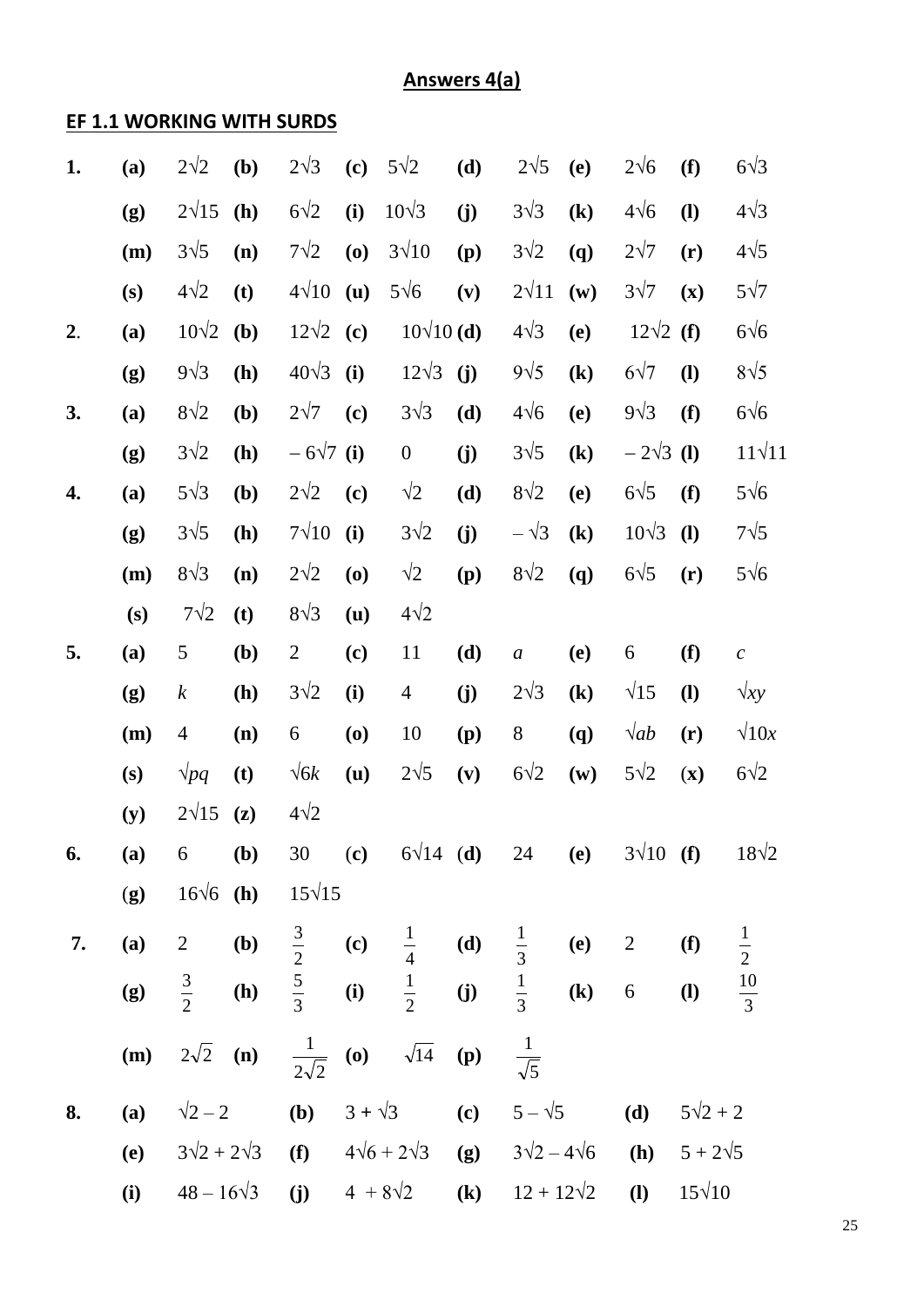(m) 
$$
\sqrt{6} + \sqrt{3}
$$
 (n) 6 (o)  $\sqrt{6} + 3\sqrt{2}$  (p)  $3\sqrt{5} - 5$   
\n9. (a)  $2\sqrt{2} - 1$  (b)  $6 - 2\sqrt{5}$  (c)  $16 + 11\sqrt{2}$  (d) 2  
\n(e) -1 (f) 1 (g)  $10 - 13\sqrt{2}$  (h)  $10 + 3\sqrt{8}$   
\n(i)  $12 + 7\sqrt{6}$  (j)  $11 + 6\sqrt{2}$  (k)  $5 + 2\sqrt{6}$  (l)  $13 - 4\sqrt{3}$   
\n(m)  $30 - 4\sqrt{14}$  (n)  $37 - 20\sqrt{3}$  (o) -2 (p)  $8 + 2\sqrt{7}$   
\n(q)  $8 + 4\sqrt{3}$  (r) -1  
\n10. (a)  $\frac{\sqrt{2}}{2}$  (b)  $\frac{\sqrt{3}}{3}$  (c)  $\frac{\sqrt{5}}{5}$  (d)  $2\sqrt{3}$  (e)  $2\sqrt{5}$  (f)  $\frac{2\sqrt{3}}{3}$   
\n(g)  $\frac{3\sqrt{5}}{5}$  (h)  $10\sqrt{2}$  (i)  $\sqrt{2}$  (j)  $4\sqrt{3}$  (k)  $\frac{\sqrt{6}}{2}$  (l)  $\frac{4\sqrt{5}}{5}$   
\n(m)  $5\sqrt{2}$  (n)  $5\sqrt{7}$   
\n11. (a)  $\frac{\sqrt{5}}{10}$  (b)  $\frac{2\sqrt{2}}{5}$  (c)  $\frac{\sqrt{2}}{2}$  (d)  $\frac{2\sqrt{6}}{5}$  (e)  $\frac{4\sqrt{2}}{3}$  (f)  $\frac{4\sqrt{5}}{7}$   
\n(g)  $\frac{5\sqrt{10}}{3}$  (h)  $\frac{5\sqrt{2}}{2}$  (i)  $\frac{\sqrt{2}}{5}$  (j)  $\sqrt{3}$  (k)  $\frac{\sqrt{6}}{3$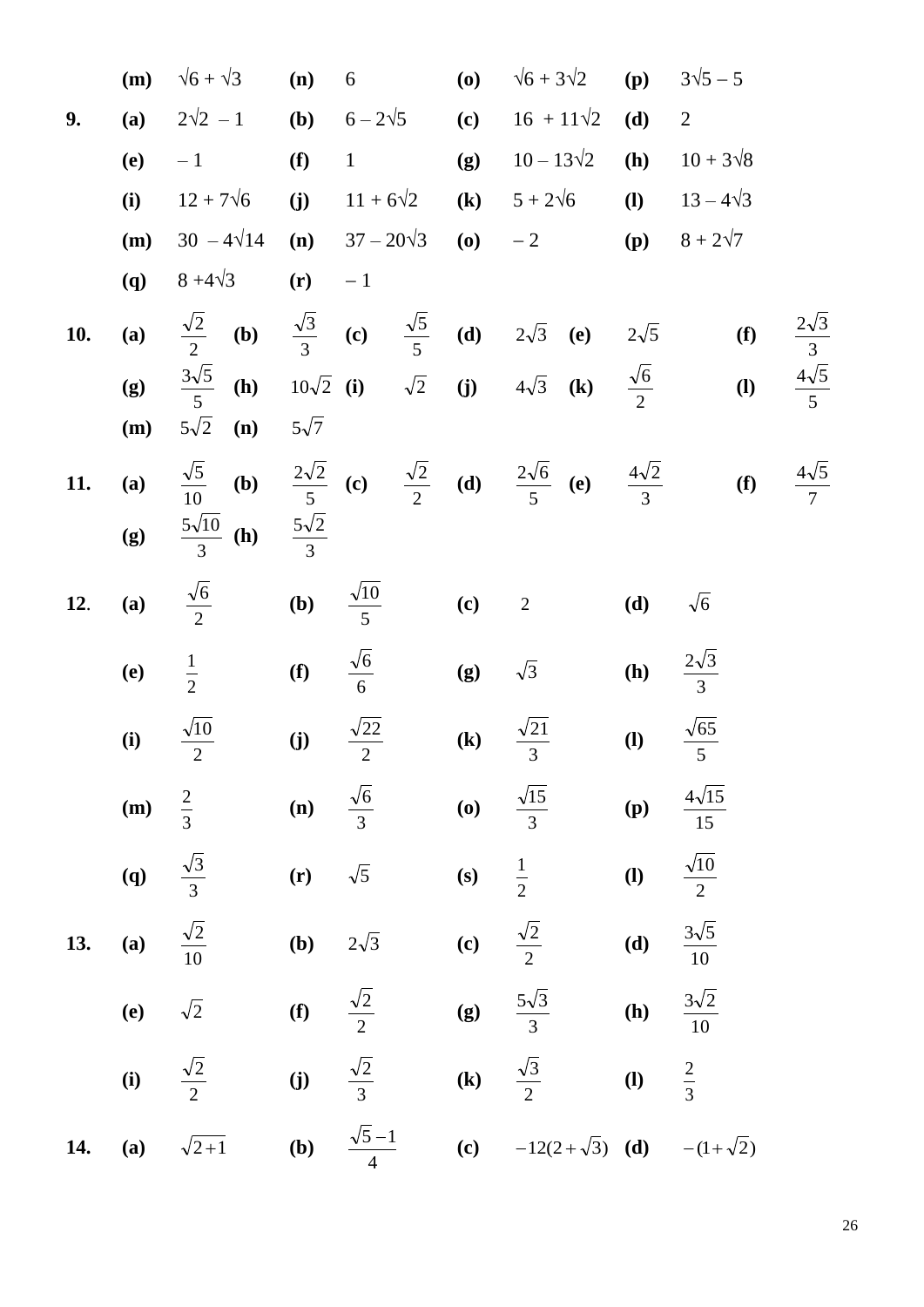|              |                                                                          |  |  |  | (e) $-\frac{1}{2}(1-\sqrt{3})$ (f) $\frac{3(\sqrt{5}+1)}{4}$ (g) $-(\sqrt{2}-2)$ (h) $-\frac{3}{2}(2+\sqrt{6})$                                                  |                 |
|--------------|--------------------------------------------------------------------------|--|--|--|------------------------------------------------------------------------------------------------------------------------------------------------------------------|-----------------|
|              |                                                                          |  |  |  | (i) $\frac{5(3-\sqrt{2})}{7}$ (j) $-2(1+\sqrt{3})$ (k) $\frac{\sqrt{7}+2}{3}$ (l) $\sqrt{3}+\sqrt{2}$                                                            |                 |
|              |                                                                          |  |  |  | ( <b>m</b> ) $6(\sqrt{3}-\sqrt{2})$ ( <b>n</b> ) $\frac{3}{2}(\sqrt{10}+\sqrt{2})$ ( <b>o</b> ) $-3(\sqrt{5}-\sqrt{6})$ ( <b>p</b> ) $\frac{14(9+\sqrt{2})}{79}$ |                 |
| <b>SURDS</b> |                                                                          |  |  |  |                                                                                                                                                                  | <b>PROBLEMS</b> |
|              | <b>1.</b> (a) $3\sqrt{5}$ (b) $\sqrt{3}$ (c) $6\sqrt{5}$ (d) $2\sqrt{2}$ |  |  |  |                                                                                                                                                                  |                 |
|              | <b>2.</b> (a) 10 (b) $-2$ (c) 6 (d) $4\sqrt{2}$                          |  |  |  |                                                                                                                                                                  |                 |
|              | 3. (a) $4\sqrt{3}$ (b) 8 (c) $4\sqrt{15}$                                |  |  |  |                                                                                                                                                                  |                 |
|              | 4. <b>(a)</b> $2 \text{ cm}^2$ <b>(b)</b> $2\sqrt{3} \text{ cm}^2$       |  |  |  |                                                                                                                                                                  |                 |
|              | 5. (a) 3 (b) 11                                                          |  |  |  |                                                                                                                                                                  |                 |
|              | 6. $8\sqrt{2}$                                                           |  |  |  |                                                                                                                                                                  |                 |
|              | 7. (a) $\sqrt{3}a$ (b) $\sqrt{3}a^2$                                     |  |  |  |                                                                                                                                                                  |                 |
|              | 8. Proof 9. Proof                                                        |  |  |  |                                                                                                                                                                  |                 |

| EF 1.2 |     | <b>INDICES</b> |     |                |                            |                 |     |              |                            |                 |                            |                       |
|--------|-----|----------------|-----|----------------|----------------------------|-----------------|-----|--------------|----------------------------|-----------------|----------------------------|-----------------------|
| 1.     | (a) | 3 <sup>6</sup> | (b) | 2 <sup>4</sup> | (c)                        | 10 <sup>7</sup> | (d) | $8^8$        | (e)                        | $7^7$           | (f)                        | $5^8$                 |
|        | (g) | 9 <sup>8</sup> | (h) | $6^{13}$       | (i)                        | $x^8$           | (j) | $c^{11}$     | $\left( \mathbf{k}\right)$ | $a^{14}$        | $\mathbf{I}$               | $y^{10}$              |
|        | (m) | $b^{40}$       | (n) | $p^{10}$       | (0)                        | $d^6$           | (p) | $q^{20}$     | (q)                        | $t^{10}$        | (r)                        | $f^7$                 |
|        | (s) | $k^{13}$       | (t) | $z^{100}$      | (u)                        | $x^{80}$        | (v) | $y^{20}$     | $(\mathbf{w})$             | $a^{90}$        | $(\mathbf{x})$             | $b^1$                 |
| 2.     | (a) | $2^5$          | (b) | $5^2$          | $\left( \mathbf{c}\right)$ | $12^{3}$        | (d) | $7^7$        | (e)                        | 20 <sup>4</sup> | (f)                        | 8 <sup>4</sup>        |
|        | (g) | $3^{15}$       | (h) | $4^2$          | (i)                        | $x^5$           | (j) | $a^4$        | $\left(\mathbf{k}\right)$  | $y^{10}$        | $\left( \mathbf{l}\right)$ | $b^3$                 |
|        | (m) | $\overline{p}$ | (n) | $\mathbf{1}$   | (0)                        | $q^6$           | (p) | $d^3$        | (q)                        | $x^6$           | (r)                        | $a^6$                 |
|        | (s) | $m^{13}$       | (t) | $\mathbf{1}$   | (u)                        | $d^8$           | (v) | $y^{90}$     | $(\mathbf{w})$             | $t^{99}$        | $(\mathbf{x})$             | $\boldsymbol{w}^{10}$ |
| 3.     | (a) | $3^8$          | (b) | 8 <sup>4</sup> | $\left( \mathbf{c}\right)$ | $10^6$          | (d) | $2^{10}$     | (e)                        | $4^{15}$        | (f)                        | $\mathbf{1}$          |
|        | (g) | $12^{9}$       | (h) | $5^{25}$       | (i)                        | $x^8$           | (j) | $y^{40}$     | $\left( \mathbf{k}\right)$ | $a^{21}$        | $\left( \mathbf{l}\right)$ | $m^{16}$              |
|        | (m) | $b^{18}$       | (n) | $p^{15}$       | (0)                        | $k^{100}$       | (p) | $\mathbf{1}$ |                            |                 |                            |                       |
| 4.     | (a) | $4b^2$         | (b) | $343a^3$ (c)   |                            | $81x^4$         | (d) | $32y^5$      | (e)                        | $a^4b^4$        | (f)                        | $x^7y^7$              |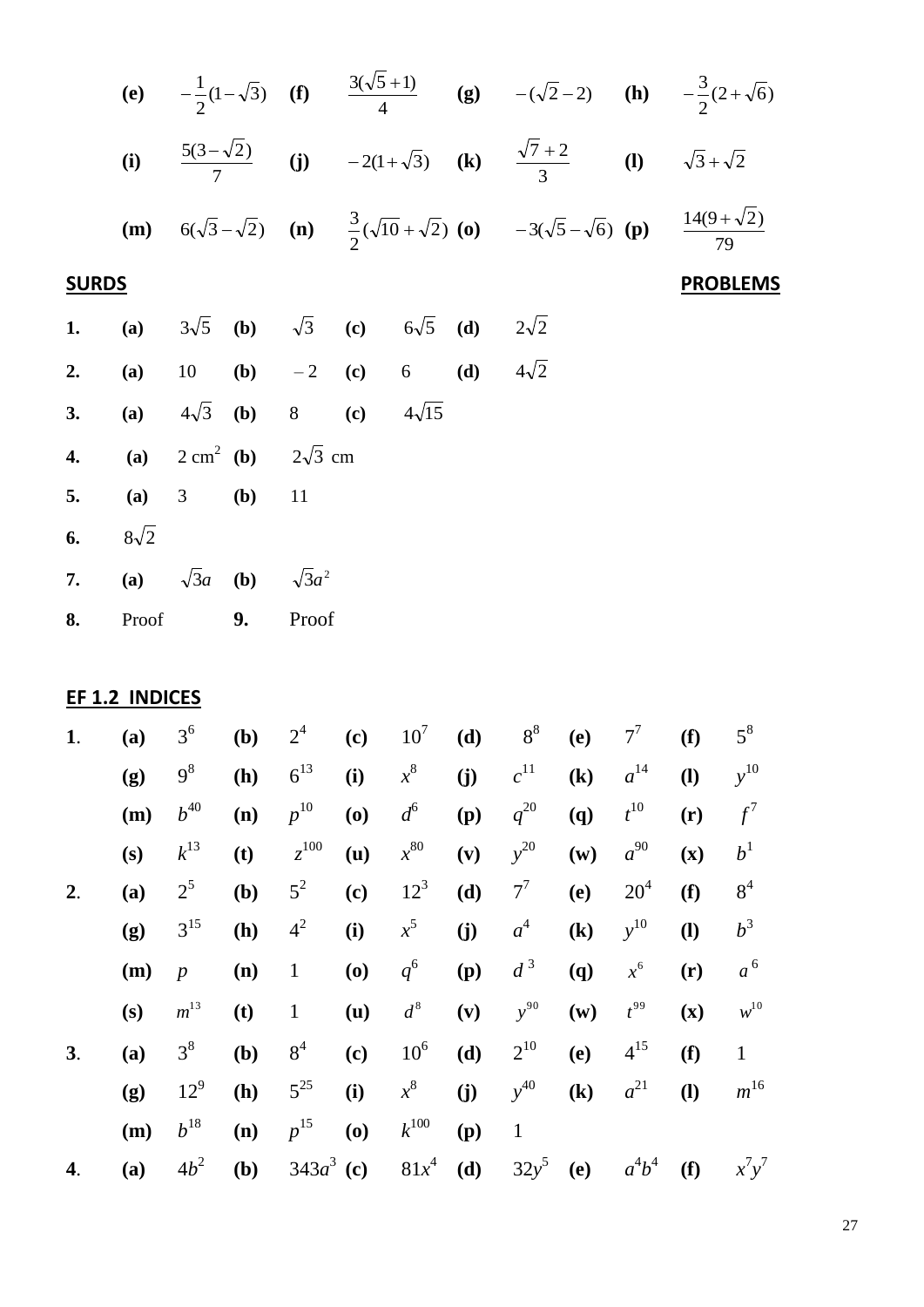|     | (g) | $w^5z^5$        | (h)            | $s^3t^3$        | (i)                        | $p^3q^6$        | (j)                        | $x^8y^2$           | $\left( \mathbf{k}\right)$ | $a^{10}b^{15}$             | $\mathbf{I}$               | $36a^{10}$                         |
|-----|-----|-----------------|----------------|-----------------|----------------------------|-----------------|----------------------------|--------------------|----------------------------|----------------------------|----------------------------|------------------------------------|
|     | (m) | $1000x^6$       |                | (n)             | $32c^{20}$                 |                 | (0)                        | $27a^3b^6$         |                            | (p)                        | $16m^4k^2$                 |                                    |
| 5.  | (a) | $10a^8$         |                | (b)             | $63x^9$                    |                 | (c)                        | $3p^3$             |                            | (d)                        | $5b^6$                     |                                    |
|     | (e) | $24y^7$         |                | (f)             | $80q^{10}$                 |                 | (g)                        | $8c^7$             |                            | (h)                        | $8z^4$                     |                                    |
|     | (i) | $k^5 + k^7$     |                | (j)             | $m^7 - m^8$                |                 | $\left( \mathbf{k}\right)$ | $2x^7 + 6x^6$      |                            | $\left( \mathbf{l}\right)$ | $10a^7 - 15a^8$            |                                    |
|     | (m) | $x^3$           |                | (n)             | $m^{14}$                   |                 | (0)                        | 10c <sup>4</sup>   |                            | (p)                        | $6q^3$                     |                                    |
|     | (q) | $3xy^{14}$      |                | (r)             | $4a^{10}b^{28}$            |                 | (s)                        | $4p^3$             |                            | (t)                        | $\frac{8}{3}a^2b^{12}$     |                                    |
| 6.  | (a) | $\mathbf{1}$    | (b)            | $\mathbf{1}$    | (c)                        | $\mathbf{1}$    | (d)                        | $\mathbf{1}$       | (e)                        | $\,1$                      | (f)                        | $\mathbf{1}$                       |
|     | (g) | $\mathbf{1}$    | (h)            | $\mathbf{1}$    | (i)                        | $\mathbf 1$     | (j)                        | $\mathbf{1}$       | $\left( \mathbf{k}\right)$ | $\mathbf 1$                | $\mathbf{I}$               | $\mathbf{1}$                       |
| 7.  | (a) | $\frac{1}{3^2}$ | (b)            | $\frac{1}{5^4}$ | $\left( \mathbf{c}\right)$ | $\frac{1}{2^6}$ | (d)                        | $\frac{1}{10^3}$   | <b>(e)</b>                 | $\frac{1}{4^5}$            | (f)                        | $\mathbf{1}$<br>$2\overline{00^7}$ |
|     | (g) | $rac{1}{a^5}$   | (h)            | $rac{1}{x^2}$   | (i)                        | $\frac{1}{p^7}$ | $\mathbf{j}$               | $\frac{1}{y^{10}}$ | $\left( \mathbf{k}\right)$ | $\frac{2}{b^3}$            | $\left( \mathbf{l}\right)$ | $\frac{10}{q^x}$                   |
|     | (m) | $x^3$           | (n)            | $w^5$           | (0)                        | $3a^2$          | (p)                        | $10c^8$            | <b>(q)</b>                 | $rac{2}{3}t$               | (r)                        | $\frac{5}{4}y^3$                   |
| 8.  | (a) | $3^{-2}$        | (b)            | $6^{-9}$        | $\left( \mathbf{c}\right)$ | $5^{-4}$        | (d)                        | $2^{-7}$           | (e)                        | $10^{-3}$                  | (f)                        | $4^{-4}$                           |
|     | (g) | $x^{-3}$        | (h)            | $a^{-5}$        | (i)                        | $p^{-4}$        | (j)                        | $y^{-10}$          | $\left( \mathbf{k}\right)$ | $q^{-6}$                   | $\mathbf{I}$               | $c^{-8}$                           |
| 9.  | (a) | $m^{-2}$        | (b)            | $x^5$           | $\left( \mathbf{c}\right)$ | $p^{-3}$        | (d)                        | $a^{-8}$           | (e)                        | $y^{-12}$                  | (f)                        | $c^{-15}$                          |
|     | (g) | $q^{-15}$       | (h)            | $w^8$           | $(i)$ 20 <i>b</i>          |                 | (j)                        | 27                 | $\left( \mathbf{k}\right)$ | $2k^5$                     | $\mathbf{I}$               | $1.5d^{-3}$                        |
|     | (m) | $x^5 + x$       |                | (n)             | $p - p^{-11}$              |                 | (0)                        | $6a^6 + 9a^3$      |                            | (p)                        | $2m^{-5} - 5m^{4}$         |                                    |
|     | (q) | $v^{10}$        |                | (r)             | $6h^{-1}$                  |                 | (s)                        | 6c <sup>5</sup>    |                            | (t)                        | 10                         |                                    |
| 10. | (a) | $\sqrt{2}$      | (b)            | $\overline{2}$  | (c)                        | 6               | (d)                        | 9                  | (e)                        | $\overline{4}$             | (f)                        | 10                                 |
|     | (g) | 5               | (h)            | $27\,$          | (i)                        | $25\,$          | (j)                        | $8\,$              | $\left( \mathbf{k}\right)$ | $\boldsymbol{6}$           | $\mathbf{I}$               | $\frac{1}{2}$                      |
|     | (m) | $\frac{1}{2}$   | (n)            | $\frac{1}{4}$   | (0)                        | $\frac{1}{3}$   | (p)                        | $\frac{1}{9}$      | $\left( \mathbf{q}\right)$ | $\frac{1}{64}$             | (r)                        | $\frac{1}{100}$                    |
|     | (s) | $\frac{1}{64}$  | (t)            | $\frac{1}{16}$  | $(\mathbf{u})$             | $16\,$          | (v)                        | $-2$               | $(\mathbf{w})$             | $16\,$                     | $(\mathbf{x})$             | $\mathbf{1}$<br>1000               |
|     | (y) | $\overline{2}$  | $(\mathbf{z})$ | $\frac{1}{16}$  |                            |                 |                            |                    |                            |                            |                            |                                    |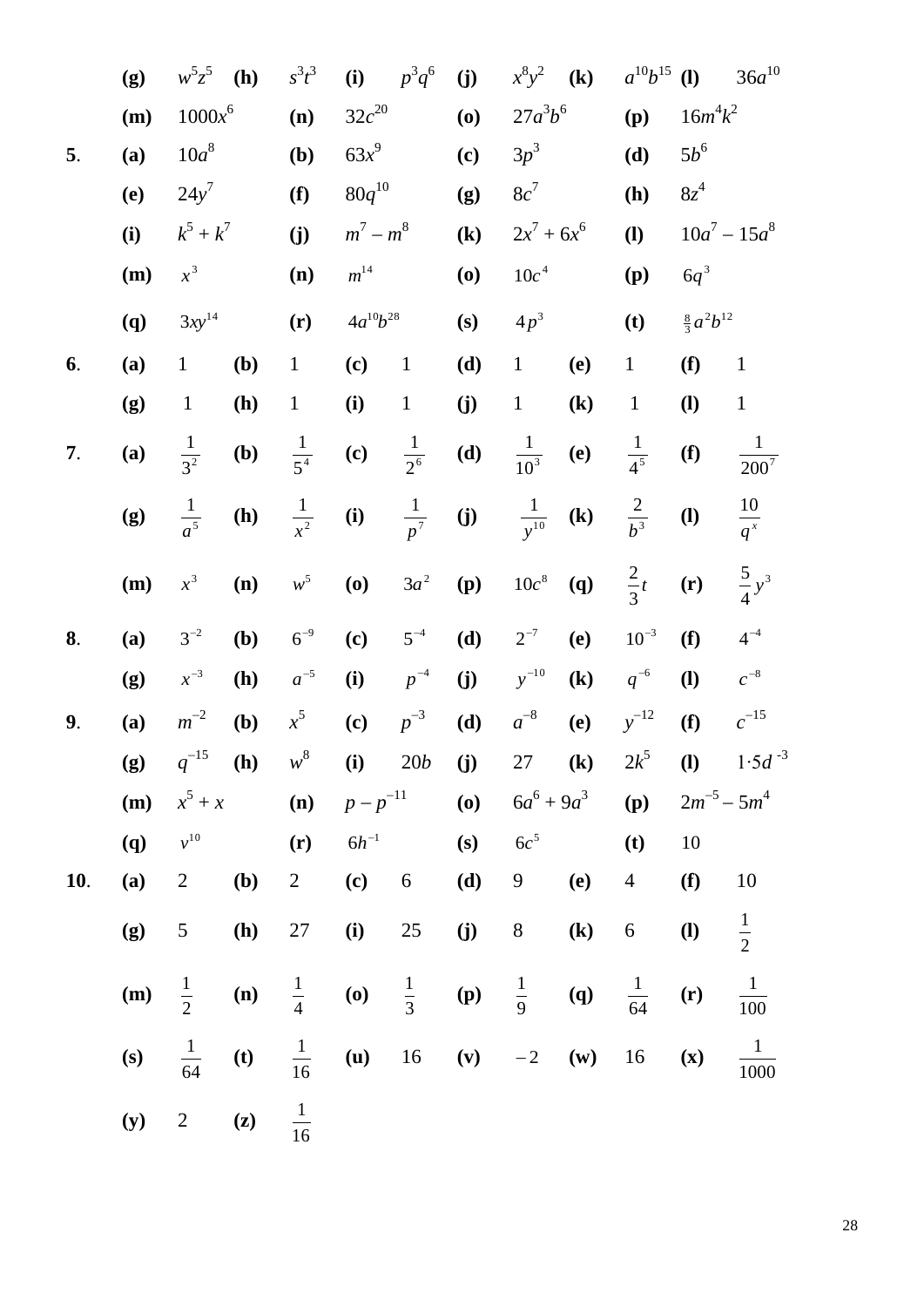11. (a) 
$$
x^3
$$
 (b)  $p^2$  (c)  $a^6$  (d)  $\frac{1}{y^6}$  (e)  $\frac{1}{q^2}$  (f)  $\frac{1}{k^{\frac{2}{3}}}$   
\n(g)  $g^2$  (h)  $\frac{1}{m^8}$  (i)  $c^6$  (j)  $\frac{1}{h^{\frac{5}{2}}}$  (k)  $\frac{1}{z^2}$  (l)  $\frac{1}{b^{12}}$   
\n(m) 1 (n) y (o)  $d^2$  (p)  $s^3$  (q) 12x (r) 12  
\n(s) 10x (t)  $6x^{\frac{1}{3}}$  (u) 1 (v) 2x (w)  $4x^{\frac{1}{3}}$  (x)  $\frac{3}{2x^{\frac{1}{3}}}$   
\n12. (a)  $\sqrt{x}$  (b)  $\sqrt[3]{x}$  (c)  $\sqrt[4]{a}$  (d)  $\sqrt[3]{y^2}$   
\n(e)  $\sqrt[4]{b^3}$  (f)  $\sqrt[3]{x^5}$  (g)  $\sqrt[3]{e^5}$  (h)  $\sqrt[3]{a^4}$   
\n(i)  $\frac{1}{\sqrt[3]{e^4}}$  (j)  $\frac{1}{\sqrt[3]{x^5}}$  (k)  $\frac{1}{\sqrt[3]{m^2}}$  (l)  $\frac{1}{\sqrt[3]{k^2}}$   
\n13. (a)  $x^{\frac{1}{2}}$  (b)  $a^{\frac{1}{3}}$  (c)  $y^{\frac{3}{2}}$  (d)  $z^{\frac{2}{3}}$  (e)  $e^{\frac{2}{3}}$  (f)  $x^{\frac{3}{4}}$   
\n(g)  $p^{\frac{3}{3}}$  (h)  $m^{\frac{2}{3}}$  (i)  $a^{-\frac{1}{2}}$  (j)  $z^{-\frac{1}{3}}$  (k)  $x^{-\frac{4}{3}}$  (l)  $a^{-\frac{1}{5}}$   
\n14. (a)  $x^{\frac{3}{2}} + x^{\frac{1}{2}}$  (b)  $x -$ 

**4.** (**a**) 
$$
m^8
$$
 (**b**)  $\frac{1}{25}$  **5.**  $4p^9$  **6.**  $\frac{3}{a^2}$  **7.**  $\frac{1}{x^2}$  **8.**  $a^{10}$   
\n**9.** (**a**)  $p^3 - 2p\frac{1}{2}$  (**b**) 60